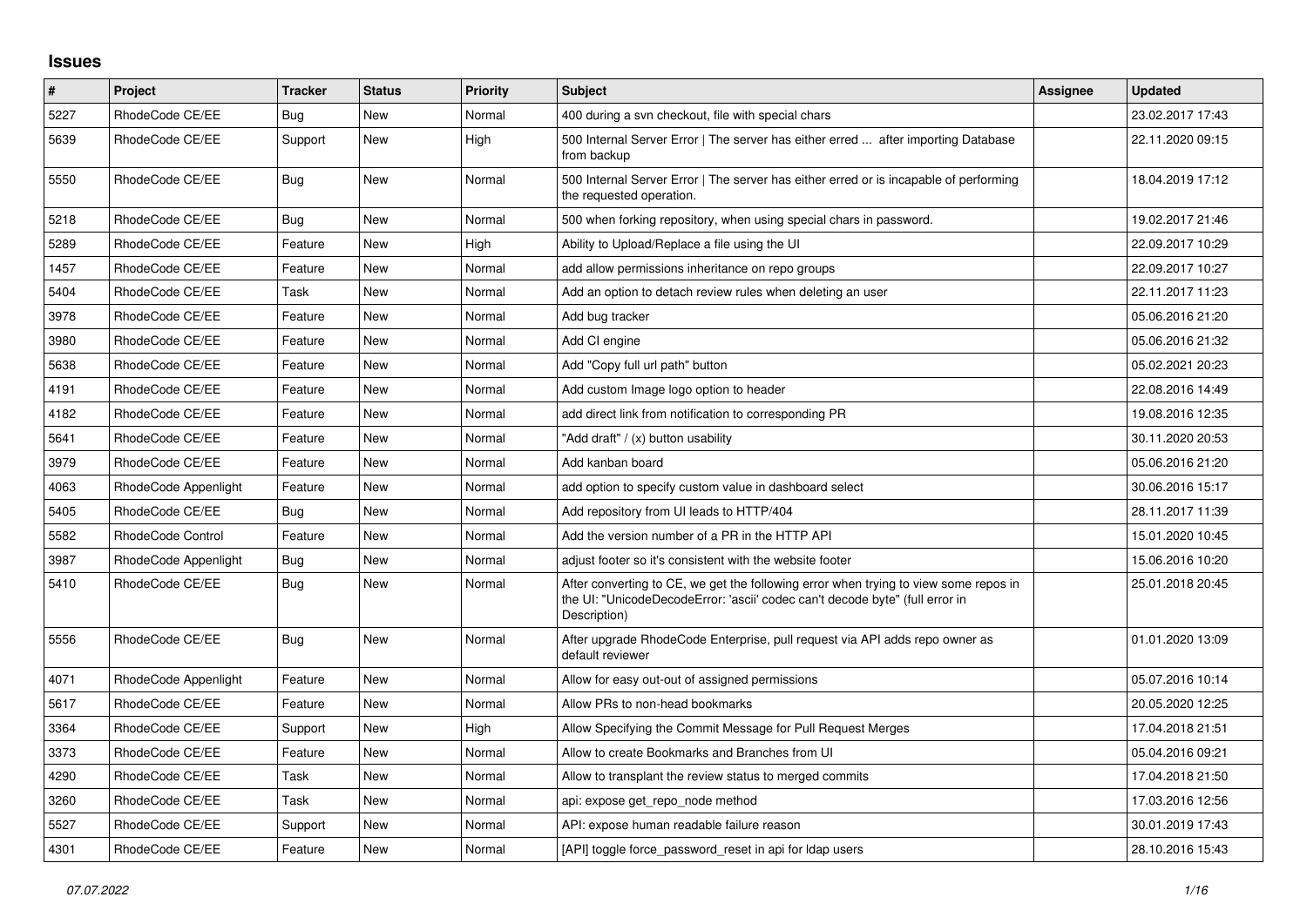| $\vert$ # | Project              | <b>Tracker</b> | <b>Status</b> | <b>Priority</b> | <b>Subject</b>                                                                               | Assignee            | <b>Updated</b>   |
|-----------|----------------------|----------------|---------------|-----------------|----------------------------------------------------------------------------------------------|---------------------|------------------|
| 3093      | Documentation        | Task           | New           | Normal          | [API] - update hg/git update pr API. Auto updates PR on push                                 | <b>Brian Butler</b> | 01.07.2016 14:15 |
| 4017      | RhodeCode Appenlight | Feature        | New           | Low             | application logos need help                                                                  |                     | 14.06.2016 11:52 |
| 5510      | RhodeCode CE/EE      | Bug            | New           | High            | AssertionError: unexpected parameters: user_agent & hook_type                                |                     | 31.07.2021 11:14 |
| 3334      | RhodeCode CE/EE      | <b>Bug</b>     | New           | Normal          | Attempt to edit .coveragerc through the online file editor                                   |                     | 17.03.2016 13:49 |
| 3362      | RhodeCode CE/EE      | Task           | New           | Normal          | auth-plugins, indicate visually that plugin is turned on but NOT enabled                     |                     | 22.03.2016 19:03 |
| 4062      | RhodeCode Appenlight | Feature        | New           | Normal          | A way to see browser breakdown for an error                                                  |                     | 30.06.2016 15:16 |
| 4252      | RhodeCode CE/EE      | Support        | New           | Normal          | Backup & Recovery                                                                            |                     | 07.10.2016 19:47 |
| 4272      | RhodeCode CE/EE      | Feature        | New           | Normal          | Better SPAM protection                                                                       |                     | 12.10.2016 11:14 |
| 5342      | RhodeCode Appenlight | <b>Bug</b>     | New           | Low             | Broken link [Applications Modify application]                                                |                     | 21.06.2017 21:21 |
| 2882      | RhodeCode CE/EE      | Feature        | New           | Normal          | Bulk comment submit                                                                          |                     | 17.03.2016 17:50 |
| 2944      | RhodeCode CE/EE      | Task           | New           | Normal          | Bump gunicorn to 19.4 version                                                                |                     | 17.03.2016 12:58 |
| 5504      | RhodeCode CE/EE      | Feature        | New           | Normal          | Buttons to copy commit hash and to expand the commit message in the repo<br>summary view     |                     | 26.10.2018 00:59 |
| 5524      | RhodeCode CE/EE      | <b>Bug</b>     | New           | High            | Cannot log into RhodeCode anymore                                                            |                     | 15.01.2019 17:08 |
| 4163      | RhodeCode CE/EE      | Task           | New           | Normal          | [ce, ee] celery refactor + upgrade                                                           |                     | 15.08.2016 12:32 |
| 4289      | RhodeCode CE/EE      | Task           | New           | Low             | [ce, ee] clean up pygments lexer functions + handling                                        | Daniel D            | 21.10.2016 14:44 |
| 4147      | RhodeCode CE/EE      | Task           | New           | Normal          | [ce, ee, docs] Events documentation                                                          | Daniel D            | 15.08.2016 12:33 |
| 4197      | RhodeCode CE/EE      | Task           | New           | Normal          | [ce, ee] get list of users with their permissions to a repository                            | Daniel D            | 22.09.2017 10:30 |
| 4040      | RhodeCode CE/EE      | <b>Bug</b>     | New           | Low             | [ce, ee] logout when logged out causes 403 Cross-site request forgery detected               |                     | 23.06.2016 13:40 |
| 4232      | RhodeCode CE/EE      | Feature        | New           | Normal          | [ce, ee, pr, compare] redo diffs, support side by side diffs, html diffs                     | Daniel D            | 25.10.2016 15:40 |
| 4179      | RhodeCode CE/EE      | Task           | New           | Normal          | [ce, ee] refine perms summary list                                                           | Daniel D            | 14.09.2016 12:09 |
| 4208      | RhodeCode CE/EE      | <b>Bug</b>     | New           | Normal          | [ce, ee] test errors get hidden by error page                                                | Daniel D            | 14.09.2016 12:00 |
| 4154      | RhodeCode CE/EE      | <b>Bug</b>     | New           | Low             | [ce, ee] user register via github captcha                                                    |                     | 05.08.2016 22:51 |
| 4256      | RhodeCode CE/EE      | Bug            | New           | Normal          | [ce, ee, ux] Source code highlight colors conflict with red/green inserted/deleted<br>blocks | Daniel D            | 03.10.2016 05:00 |
| 4246      | RhodeCode CE/EE      | Task           | New           | Normal          | [ce, ee, vcs, git] add tests for annotated git tags                                          | Daniel D            | 13.02.2018 18:03 |
| 3963      | RhodeCode CE/EE      | <b>Bug</b>     | New           | Normal          | [ce] Getting a newly added repo via remap/rescan via api gives no data                       |                     | 27.05.2016 05:02 |
| 4120      | RhodeCode CE/EE      | Task           | New           | Normal          | [ce] replace get_repo_nodes api                                                              | Daniel D            | 17.04.2018 21:49 |
| 3956      | RhodeCode CE/EE      | <b>Bug</b>     | New           | Normal          | [ce] - svn commit with all 'None' properties (author, message, etc.)                         |                     | 23.05.2016 17:22 |
| 5600      | RhodeCode CE/EE      | Feature        | New           | Normal          | Change default repository landing page                                                       |                     | 27.01.2021 01:04 |
| 5631      | RhodeCode CE/EE      | Feature        | New           | Normal          | Change target of PR                                                                          |                     | 31.07.2020 17:05 |
| 5468      | RhodeCode CE/EE      | Support        | New           | Normal          | Check logic for updating last commit for repository groups                                   |                     | 30.08.2018 09:47 |
| 5637      | RhodeCode CE/EE      | Feature        | New           | Normal          | Clone URL templates - add per repository/namespace                                           |                     | 29.10.2020 09:38 |
| 5654      | RhodeCode CE/EE      | <b>Bug</b>     | New           | Normal          | Comment formatting broken when containing @ in a code block                                  |                     | 24.02.2021 12:10 |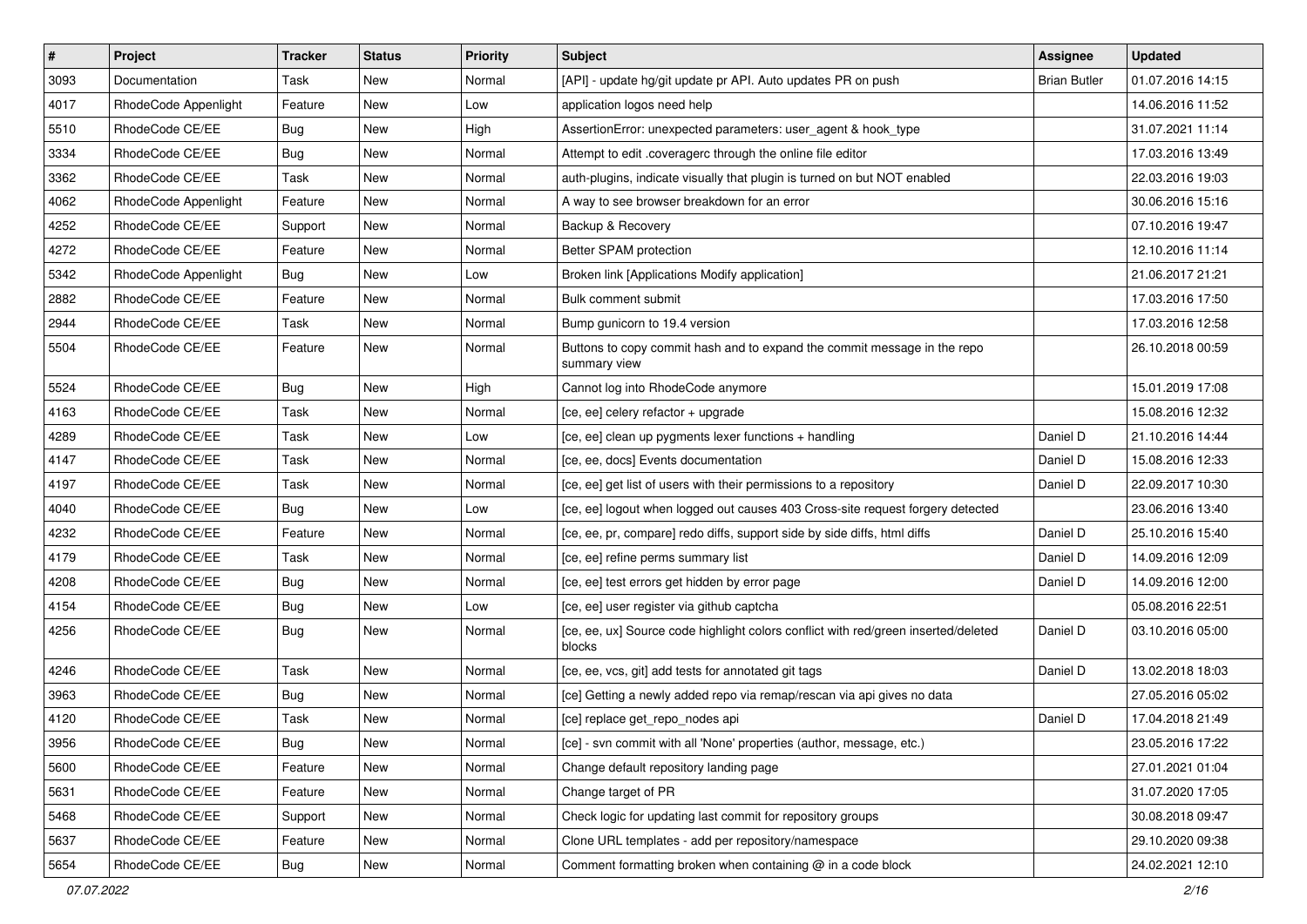| $\pmb{\#}$ | Project              | <b>Tracker</b> | <b>Status</b> | <b>Priority</b> | <b>Subject</b>                                                                                                     | <b>Assignee</b>              | <b>Updated</b>   |
|------------|----------------------|----------------|---------------|-----------------|--------------------------------------------------------------------------------------------------------------------|------------------------------|------------------|
| 148        | RhodeCode CE/EE      | Feature        | New           | Normal          | [comments] Add per file and multiline comments in a changeset                                                      |                              | 25.05.2016 10:20 |
| 5273       | RhodeCode CE/EE      | Feature        | <b>New</b>    | Normal          | Comment status                                                                                                     |                              | 07.04.2017 13:10 |
| 5270       | RhodeCode CE/EE      | Task           | New           | Normal          | Comments updates                                                                                                   | Bartłomiej<br>Wołyńczyk      | 17.04.2018 21:51 |
| 5371       | RhodeCode CE/EE      | Bug            | <b>New</b>    | Normal          | Comment times in Pull Requests are off by 1 day                                                                    |                              | 10.04.2018 15:11 |
| 4222       | RhodeCode CE/EE      | Feature        | New           | Normal          | Configurable detection of READMEs                                                                                  |                              | 09.09.2016 10:05 |
| 5612       | RhodeCode CE/EE      | Bug            | New           | Low             | CPU cores getting maxed out by VCSServer on Repository Size request                                                |                              | 03.10.2021 23:25 |
| 4064       | RhodeCode Appenlight | Feature        | New           | Normal          | Create a multiple action feature for Reports and Logs lists                                                        |                              | 30.06.2016 15:18 |
| 5462       | RhodeCode CE/EE      | Bug            | New           | Normal          | create_repo api fails with celery enabled                                                                          |                              | 10.07.2018 17:49 |
| 3333       | RhodeCode Tools      | Task           | <b>New</b>    | Normal          | Create rhodecode-tools backup command for backup of RhodeCode Enterprise                                           |                              | 17.03.2016 12:43 |
| 5496       | RhodeCode CE/EE      | Support        | New           | Normal          | database migration 4.11.6 mysql to 4.12.4 postgres                                                                 |                              | 27.08.2018 21:17 |
| 5679       | RhodeCode CE/EE      | <b>Bug</b>     | New           | Normal          | Data directory continues to grow until it fills disk partition                                                     |                              | 25.04.2022 11:42 |
| 3440       | RhodeCode CE/EE      | Feature        | New           | Normal          | [design, ux] mock-up user interface for adding a branch/bookmark                                                   |                              | 05.04.2016 09:21 |
| 5629       | RhodeCode CE/EE      | Bug            | New           | Normal          | Diff truncated on small files                                                                                      |                              | 21.07.2020 08:58 |
| 4669       | RhodeCode CE/EE      | Task           | New           | Normal          | disable pytest sugar on nix-build                                                                                  |                              | 01.12.2016 12:52 |
| 5529       | Documentation        | Support        | New           | Normal          | Documentation does not detail watched repositories                                                                 |                              | 07.02.2019 00:16 |
| 5237       | Documentation        | Support        | New           | Normal          | documentation for DR                                                                                               |                              | 06.03.2017 23:34 |
| 5591       | Documentation        | Support        | <b>New</b>    | Normal          | documentation typo                                                                                                 |                              | 04.02.2020 19:43 |
| 3382       | RhodeCode CE/EE      | <b>Bug</b>     | New           | Normal          | download superrepo with subrepos                                                                                   |                              | 25.03.2016 01:30 |
| 3351       | RhodeCode CE/EE      | <b>Bug</b>     | New           | Normal          | Duplicate IP whitelist entry shows error flash                                                                     |                              | 21.03.2016 15:54 |
| 3994       | RhodeCode Appenlight | Bug            | New           | Normal          | during setup, user is given option to make admin account even if one does not exist                                |                              | 08.06.2016 12:44 |
| 4074       | RhodeCode CE/EE      | Feature        | New           | Normal          | Edit review comment                                                                                                | Bartłomiej<br>Wołyńczyk      | 17.04.2018 21:51 |
| 4116       | RhodeCode CE/EE      | Bug            | New           | High            | [ee] Starting EE or running paster commands like setup-rhodecode does not work<br>without setting LC_ALL properly. |                              | 18.08.2016 21:03 |
| 4213       | RhodeCode CE/EE      | Feature        | <b>New</b>    | High            | Embed PostgreSQL database                                                                                          | Marcin<br>Kuzminski<br>[CTO] | 03.09.2016 23:45 |
| 5499       | RhodeCode CE/EE      | Support        | New           | Normal          | ERROR [celery.worker.consumer.consumer] consumer: Cannot connect                                                   |                              | 11.09.2018 08:39 |
| 5657       | RhodeCode CE/EE      | <b>Bug</b>     | New           | Normal          | Error in maintenance page                                                                                          |                              | 30.03.2021 15:09 |
| 682        | Documentation        | Task           | <b>New</b>    | Normal          | Error Msg guide                                                                                                    | <b>Brian Butler</b>          | 01.07.2016 14:15 |
| 5553       | RhodeCode CE/EE      | Bug            | New           | Normal          | Exceptions Tracker - Exception ID: 140095575901360 after upgrade to the lastes<br>version                          | Thierry<br>Wynsdau           | 10.07.2019 10:33 |
| 3486       | RhodeCode CE/EE      | Feature        | New           | Normal          | expose origin of permission in perm dict for users                                                                 |                              | 06.06.2016 10:54 |
| 3472       | RhodeCode CE/EE      | Feature        | New           | Normal          | Expose unified hooks that can be used in SSH backend                                                               |                              | 14.04.2016 17:54 |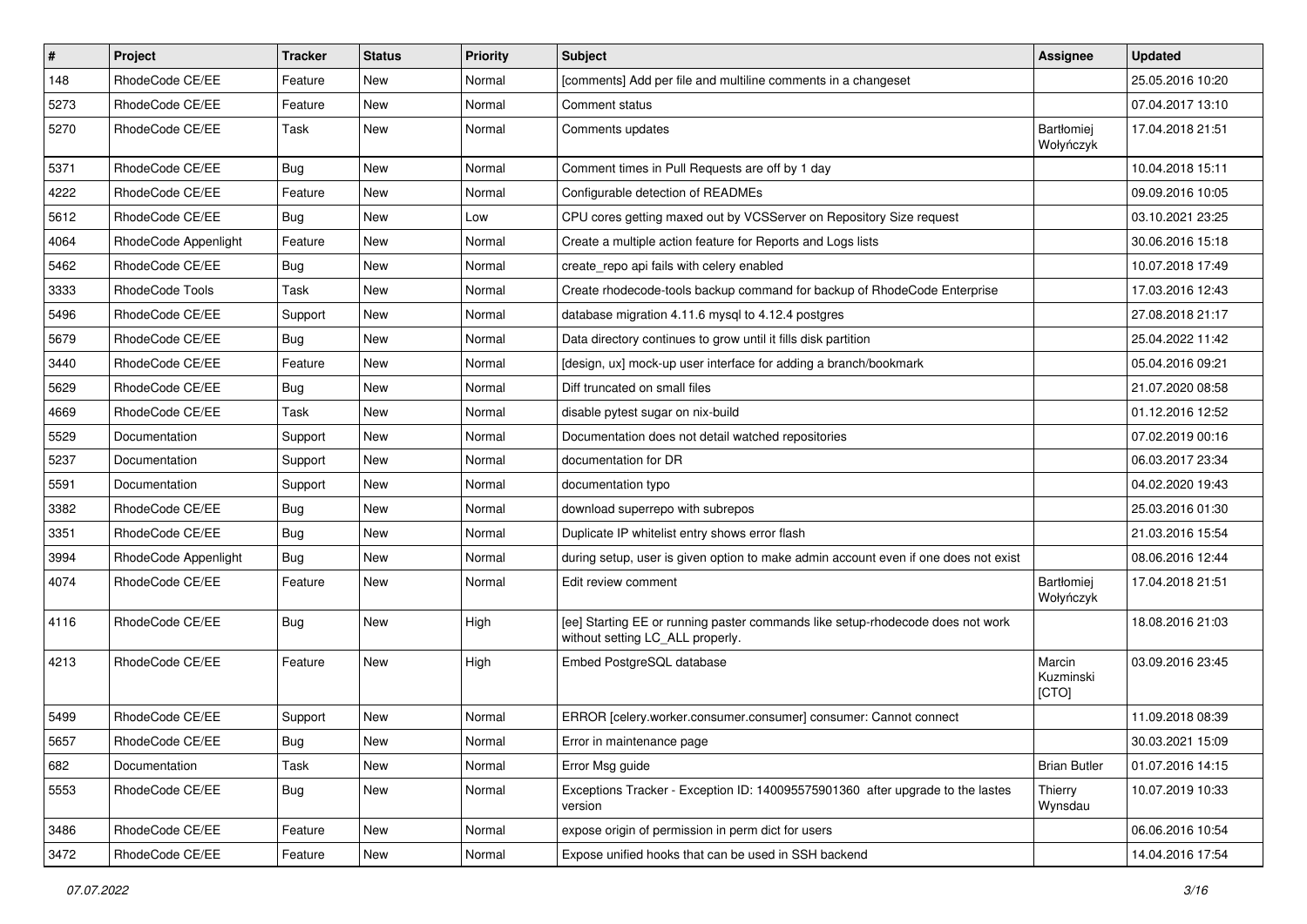| $\#$ | Project           | Tracker    | <b>Status</b> | <b>Priority</b> | <b>Subject</b>                                                                                           | Assignee                     | <b>Updated</b>   |
|------|-------------------|------------|---------------|-----------------|----------------------------------------------------------------------------------------------------------|------------------------------|------------------|
| 5653 | RhodeCode CE/EE   | Feature    | New           | Normal          | Extend SSH clone to support cloning by repo id.                                                          | Marcin<br>Kuzminski<br>[CTO] | 17.02.2021 12:58 |
| 5534 | RhodeCode Control | Feature    | New           | Normal          | extract/preload subcommand                                                                               |                              | 14.02.2019 14:45 |
| 3377 | RhodeCode CE/EE   | Task       | New           | Normal          | extra fields types extensions                                                                            |                              | 24.03.2016 15:23 |
| 5503 | RhodeCode CE/EE   | Support    | New           | Normal          | failed to upgrade to 4.13.3                                                                              |                              | 06.11.2018 18:28 |
| 5613 | RhodeCode CE/EE   | Feature    | New           | Low             | Feature Request: Issue tracker link in new tab/window                                                    |                              | 03.10.2021 23:25 |
| 5625 | Documentation     | Bug        | New           | Normal          | Feedback on RhodeCode Full-text search docs                                                              |                              | 02.07.2020 19:22 |
| 4045 | RhodeCode CE/EE   | Task       | New           | Normal          | File permissions                                                                                         |                              | 17.04.2018 21:49 |
| 4109 | RhodeCode CE/EE   | Bug        | New           | Normal          | [files] The "switch to commit" widget is broken after using browser back button                          |                              | 17.04.2018 21:50 |
| 5662 | RhodeCode CE/EE   | <b>Bug</b> | New           | Normal          | Full text search not working due to crash in whoosh                                                      |                              | 07.06.2022 08:31 |
| 5618 | RhodeCode CE/EE   | Support    | New           | Normal          | Getting HTTP 502 Bad Gateway when trying to push (or clone) on a slow network                            |                              | 27.05.2020 21:56 |
| 5257 | RhodeCode CE/EE   | Bug        | New           | Normal          | Git repository with big binary file provokes error and strange behavior/memory leak<br>of RH.            | Marcin<br>Kuzminski<br>[CTO] | 23.03.2017 22:02 |
| 5595 | RhodeCode CE/EE   | Feature    | New           | Normal          | Group code review mail notification                                                                      |                              | 03.03.2020 10:17 |
| 5497 | RhodeCode CE/EE   | Support    | New           | Normal          | hg push hangs                                                                                            |                              | 30.08.2018 22:15 |
| 5500 | RhodeCode CE/EE   | <b>Bug</b> | <b>New</b>    | Normal          | How to enable/set "RC_SKIP_HOOKS" to disable svn hooks?                                                  |                              | 02.10.2018 07:45 |
| 5255 | RhodeCode CE/EE   | Support    | New           | Normal          | I can't access issues created by me from mail                                                            |                              | 04.04.2017 11:28 |
| 5627 | Documentation     | Bug        | New           | Normal          | Immediate re-run of rhodecode-index throws warnings on some repos (and suggests<br>rebuild from scratch) |                              | 02.07.2020 19:41 |
| 5535 | RhodeCode Control | Bug        | New           | Normal          | improper rollback on upgrade failure                                                                     |                              | 09.02.2019 21:12 |
| 5680 | RhodeCode CE/EE   | <b>Bug</b> | New           | High            | Inconsistent timezone display                                                                            |                              | 20.04.2022 14:15 |
| 5548 | RhodeCode CE/EE   | Feature    | New           | Normal          | Initial Search API                                                                                       | Peter Colledge               | 07.07.2019 22:21 |
| 5630 | RhodeCode CE/EE   | Bug        | New           | Normal          | Inline comments do not follow the line of code                                                           |                              | 21.07.2020 11:25 |
| 5248 | Documentation     | Bug        | New           | Normal          | Installation of rhodecode-tools                                                                          |                              | 16.03.2017 16:35 |
| 5406 | RhodeCode CE/EE   | <b>Bug</b> | New           | Normal          | <b>Installer Fails</b>                                                                                   |                              | 01.12.2017 11:52 |
| 4157 | RhodeCode CE/EE   | Feature    | New           | Normal          | [integrations] Integrate with industry standard SW development tools                                     | Daniel D                     | 08.08.2016 12:55 |
| 687  | Documentation     | Feature    | New           | Normal          | [Integraton] - Elastic search integration                                                                | <b>Brian Butler</b>          | 01.07.2016 14:15 |
| 4285 | RhodeCode CE/EE   | <b>Bug</b> | New           | Normal          | Intermittent error while trying to create or fork a repository                                           |                              | 17.10.2016 22:42 |
| 5538 | RhodeCode CE/EE   | Bug        | New           | Normal          | internal server error (UnicodeDecodeError) during rhodecode-index request                                |                              | 20.02.2019 14:43 |
| 5200 | RhodeCode CE/EE   | Task       | New           | Normal          | investigate search improvements                                                                          |                              | 16.12.2019 16:04 |
| 5439 | Documentation     | Bug        | New           | Low             | JIRA Integration description: Wrong sample link                                                          |                              | 14.02.2018 14:25 |
| 5256 | RhodeCode CE/EE   | Feature    | New           | Normal          | Last repository access time.                                                                             |                              | 23.03.2017 16:34 |
| 3332 | RhodeCode CE/EE   | Support    | New           | Normal          | LDAP settings page: Add button "test connection"                                                         |                              | 17.03.2016 10:23 |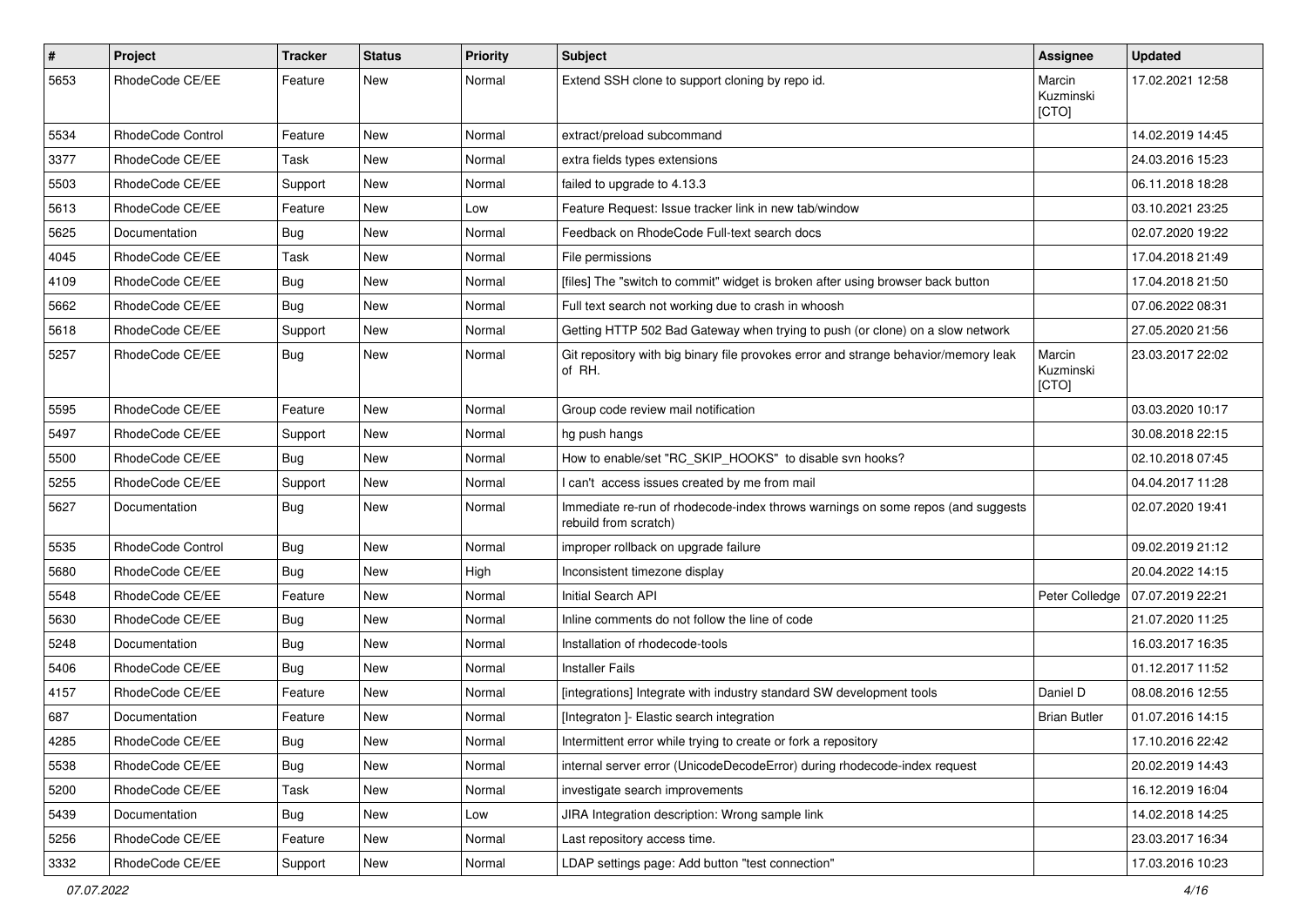| $\pmb{\#}$ | Project              | <b>Tracker</b> | <b>Status</b> | <b>Priority</b> | <b>Subject</b>                                                                                              | Assignee                     | <b>Updated</b>   |
|------------|----------------------|----------------|---------------|-----------------|-------------------------------------------------------------------------------------------------------------|------------------------------|------------------|
| 5495       | RhodeCode CE/EE      | Support        | New           | Normal          | Idap to crowd users_groups sync source                                                                      |                              | 10.09.2018 22:09 |
| 5682       | RhodeCode CE/EE      | Bug            | <b>New</b>    | Normal          | Login Page stuck until page is refreshed                                                                    |                              | 30.06.2022 20:31 |
| 4000       | RhodeCode CE/EE      | Feature        | <b>New</b>    | Normal          | Make compare more functional                                                                                | Marcin<br>Kuzminski<br>[CTO] | 18.11.2017 19:11 |
| 5551       | Documentation        | <b>Bug</b>     | <b>New</b>    | Normal          | Mention LargeFile and LFS in the Backup page                                                                |                              | 21.04.2019 20:58 |
| 5586       | RhodeCode CE/EE      | Feature        | New           | Normal          | @mention should be a link                                                                                   |                              | 29.01.2020 11:46 |
| 5545       | RhodeCode CE/EE      | Bug            | New           | Normal          | Merge commit to contain the username/reponame of the origin                                                 |                              | 28.02.2019 13:46 |
| 5632       | RhodeCode CE/EE      | <b>Bug</b>     | <b>New</b>    | Normal          | Missing Parent Folder for Personal Repo lacks proper handling                                               |                              | 03.08.2020 07:56 |
| 3261       | RhodeCode CE/EE      | Task           | <b>New</b>    | Normal          | mousetrap.js bump to latest 1.5.X version                                                                   |                              | 17.03.2016 12:52 |
| 4057       | RhodeCode Appenlight | Feature        | New           | Normal          | Negation option for search filter                                                                           |                              | 30.06.2016 15:12 |
| 5511       | RhodeCode CE/EE      | Feature        | New           | Normal          | New feature to synchronize the fork with the remote repo from the summary page                              |                              | 13.11.2018 01:23 |
| 3483       | RhodeCode CE/EE      | Bug            | <b>New</b>    | Normal          | oauth: disable 3rd party registration if RhodeCode registration is disabled                                 | Marcin<br>Kuzminski<br>[CTO] | 13.04.2016 12:13 |
| 3484       | RhodeCode CE/EE      | Task           | <b>New</b>    | Normal          | oauth: reduce required permissions for 3rd party                                                            |                              | 13.04.2016 12:33 |
| 3923       | RhodeCode CE/EE      | Bug            | <b>New</b>    | Normal          | odd exception on running internal-code                                                                      |                              | 09.08.2016 10:54 |
| 3615       | RhodeCode CE/EE      | Bug            | <b>New</b>    | Low             | (OperationalError) too many SQL variables on admin journal page                                             |                              | 06.05.2016 11:45 |
| 4056       | RhodeCode Appenlight | Feature        | New           | Normal          | Optionally allow to filter graphs per machine in dashboard                                                  |                              | 30.06.2016 15:12 |
| 659        | Documentation        | Feature        | New           | Normal          | Peer to Peer Failover                                                                                       | <b>Brian Butler</b>          | 01.07.2016 14:15 |
| 3250       | RhodeCode CE/EE      | Bug            | <b>New</b>    | Normal          | Posting a comment message is very slow !                                                                    |                              | 17.03.2016 12:57 |
| 5347       | Documentation        | Bug            | New           | Normal          | Post Install steps should include Apache or Nginx setup.                                                    |                              | 06.07.2017 10:23 |
| 5677       | RhodeCode CE/EE      | Support        | <b>New</b>    | Normal          | PR cross merge                                                                                              |                              | 28.01.2022 16:59 |
| 5552       | RhodeCode CE/EE      | Feature        | New           | High            | PR dependency across repos                                                                                  |                              | 22.06.2019 01:15 |
| 4234       | RhodeCode CE/EE      | Task           | New           | Normal          | prepare and test RhodeCode VM image for AWS                                                                 | Marcin Lulek                 | 11.07.2017 13:32 |
| 5644       | RhodeCode CE/EE      | Bug            | <b>New</b>    | Normal          | PR inks to comments not working if files are collapsed                                                      |                              | 02.12.2020 10:42 |
| 5271       | RhodeCode CE/EE      | Feature        | New           | Normal          | Private comments                                                                                            |                              | 07.04.2017 12:01 |
| 5628       | Documentation        | Bug            | New           | Normal          | Problems with SSH Connection docs                                                                           |                              | 06.05.2022 21:14 |
| 5590       | RhodeCode CE/EE      | <b>Bug</b>     | New           | Normal          | Pull Request creation takes 2 minutes                                                                       |                              | 28.05.2020 20:48 |
| 5494       | RhodeCode CE/EE      | Bug            | New           | Normal          | rccontrol's python package management causes slow VCS SSH                                                   |                              | 02.04.2019 11:56 |
| 5501       | RhodeCode Control    | Bug            | New           | Normal          | rccontrol throwing rccontrol.lib.exceptions.SupervisorFailedToStart                                         |                              | 19.05.2022 19:32 |
| 3092       | Documentation        | Task           | New           | Normal          | [RCE, ini] - doc available settings + check tender with Gemalto hacks                                       | <b>Brian Butler</b>          | 01.07.2016 14:15 |
| 5664       | RhodeCode CE/EE      | Bug            | New           | Normal          | Regression: When assigning permissions, cannot see own group in auto-complete<br>without special conditions |                              | 29.07.2021 10:49 |
| 4052       | RhodeCode Appenlight | Task           | New           | Normal          | release fixes                                                                                               | Marcin Lulek                 | 29.06.2016 12:14 |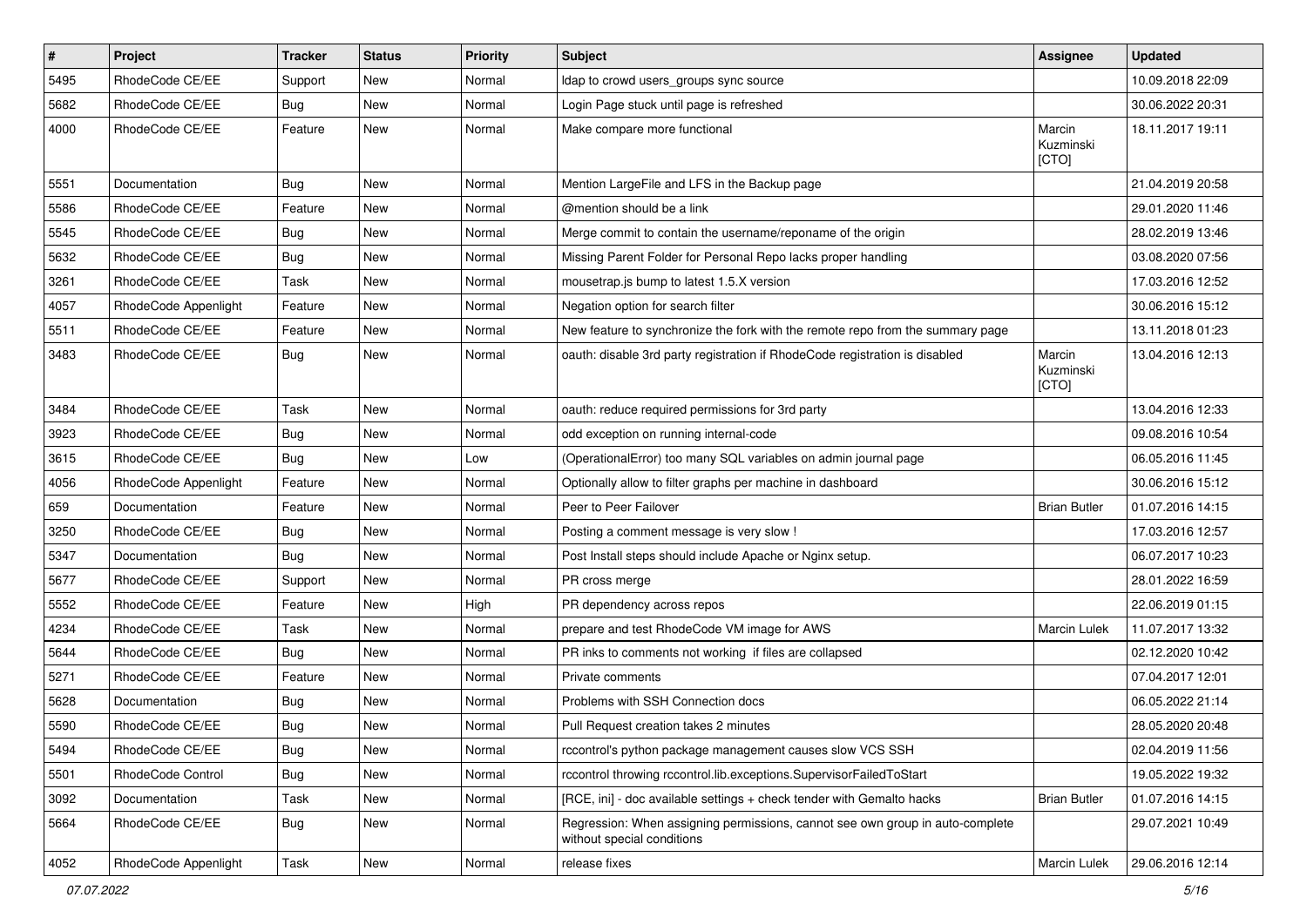| $\vert$ # | Project              | <b>Tracker</b> | <b>Status</b> | <b>Priority</b> | <b>Subject</b>                                                                                  | <b>Assignee</b>              | <b>Updated</b>   |
|-----------|----------------------|----------------|---------------|-----------------|-------------------------------------------------------------------------------------------------|------------------------------|------------------|
| 5570      | RhodeCode CE/EE      | Bug            | New           | Normal          | Remap repositories always fail in RhodeCode community                                           |                              | 04.10.2019 14:50 |
| 5509      | RhodeCode CE/EE      | Bug            | <b>New</b>    | Normal          | Remove `!important attributes` from UI elements                                                 |                              | 07.12.2018 07:40 |
| 4060      | RhodeCode Appenlight | Feature        | New           | Normal          | Replayable requests                                                                             |                              | 30.06.2016 15:15 |
| 3376      | RhodeCode CE/EE      | Task           | New           | Normal          | Repo action plugins                                                                             |                              | 24.03.2016 15:21 |
| 5543      | RhodeCode CE/EE      | Feature        | <b>New</b>    | Normal          | Repo API should have equivalent get_repo_audit_logs() to User API call<br>get_user_audit_logs() |                              | 26.02.2019 12:22 |
| 5460      | RhodeCode CE/EE      | Bug            | <b>New</b>    | Low             | Repo creation stuck when remote clone returns partial http code 500                             |                              | 06.07.2018 19:14 |
| 5670      | RhodeCode CE/EE      | Bug            | <b>New</b>    | Normal          | Repo-level administrators can usurp owner of repoistory                                         |                              | 01.12.2021 16:18 |
| 5278      | RhodeCode CE/EE      | Feature        | New           | Normal          | Require support for git repositories of the form git://                                         |                              | 13.04.2017 15:20 |
| 5540      | RhodeCode CE/EE      | Bug            | <b>New</b>    | Normal          | Rhode Code 4.15.2 VCS Caching(?) behaviour                                                      |                              | 25.02.2019 17:01 |
| 5450      | RhodeCode Tools      | Bug            | New           | Normal          | rhodecode-api get_license_info no longer works                                                  |                              | 17.07.2018 15:01 |
| 5531      | RhodeCode Tools      | Bug            | New           | Normal          | rhodecode-index: default cli opts overwrite given mapping file                                  |                              | 17.07.2020 17:36 |
| 4303      | RhodeCode CE/EE      | Support        | <b>New</b>    | Normal          | rhodecode instance                                                                              |                              | 08.11.2016 16:32 |
| 5645      | RhodeCode CE/EE      | Bug            | New           | High            | Rhodecode returns 400 Bad request on huge mercurial repos                                       |                              | 18.12.2020 06:29 |
| 5683      | Documentation        | Support        | New           | Low             | Schemas (Structured Data) Snippets                                                              | <b>Today Deals</b>           | 06.07.2022 07:19 |
| 4220      | RhodeCode Appenlight | Feature        | New           | Low             | Search params allow sorting of result.                                                          |                              | 06.09.2016 16:33 |
| 4059      | RhodeCode Appenlight | Feature        | <b>New</b>    | Normal          | Server Monitoring                                                                               |                              | 30.06.2016 15:15 |
| 4226      | RhodeCode CE/EE      | Feature        | <b>New</b>    | Normal          | [settings, system info] add VCS and Channelstream status to System Info                         |                              | 14.09.2016 16:45 |
| 5484      | RhodeCode CE/EE      | Support        | New           | Normal          | Setting up ssh, remote hg not found                                                             |                              | 06.07.2018 23:41 |
| 5512      | RhodeCode CE/EE      | Bug            | New           | Normal          | Show commit phase in summary view                                                               |                              | 09.11.2018 21:37 |
| 3990      | RhodeCode Appenlight | Bug            | <b>New</b>    | Normal          | some dashboard builder buttons are up against fields                                            |                              | 07.06.2016 12:01 |
| 5441      | RhodeCode CE/EE      | Feature        | New           | Low             | Some files not parsed as XML files                                                              | Marcin<br>Kuzminski<br>[CTO] | 12.06.2018 12:23 |
| 5593      | RhodeCode CE/EE      | Support        | <b>New</b>    | Normal          | SSH connections                                                                                 |                              | 17.02.2020 16:18 |
| 4312      | RhodeCode CE/EE      | Task           | <b>New</b>    | Normal          | Storage location changes                                                                        |                              | 11.07.2017 13:31 |
| 317       | Documentation        | Feature        | New           | High            | Styling                                                                                         | <b>Brian Butler</b>          | 07.07.2016 10:10 |
| 5382      | RhodeCode CE/EE      | Feature        | New           | Normal          | Support for repository aliases                                                                  | Marcin<br>Kuzminski<br>[CTO] | 04.09.2017 15:17 |
| 3922      | RhodeCode CE/EE      | Bug            | <b>New</b>    | Normal          | svn backend returns different diff to git/hg backends                                           |                              | 11.05.2016 14:29 |
| 5541      | RhodeCode CE/EE      | Support        | New           | Normal          | <b>SVN Settings: Repository Patterns</b>                                                        |                              | 16.12.2019 15:35 |
| 3022      | RhodeCode CE/EE      | Bug            | New           | Normal          | SVN support with repositories groups                                                            |                              | 26.07.2016 18:25 |
| 5394      | RhodeCode CE/EE      | Support        | New           | Normal          | SVN to Git / Mercurial Migration                                                                |                              | 03.10.2017 09:29 |
| 3986      | RhodeCode Appenlight | <b>Bug</b>     | New           | Normal          | table headers should be left aligned                                                            |                              | 07.06.2016 11:53 |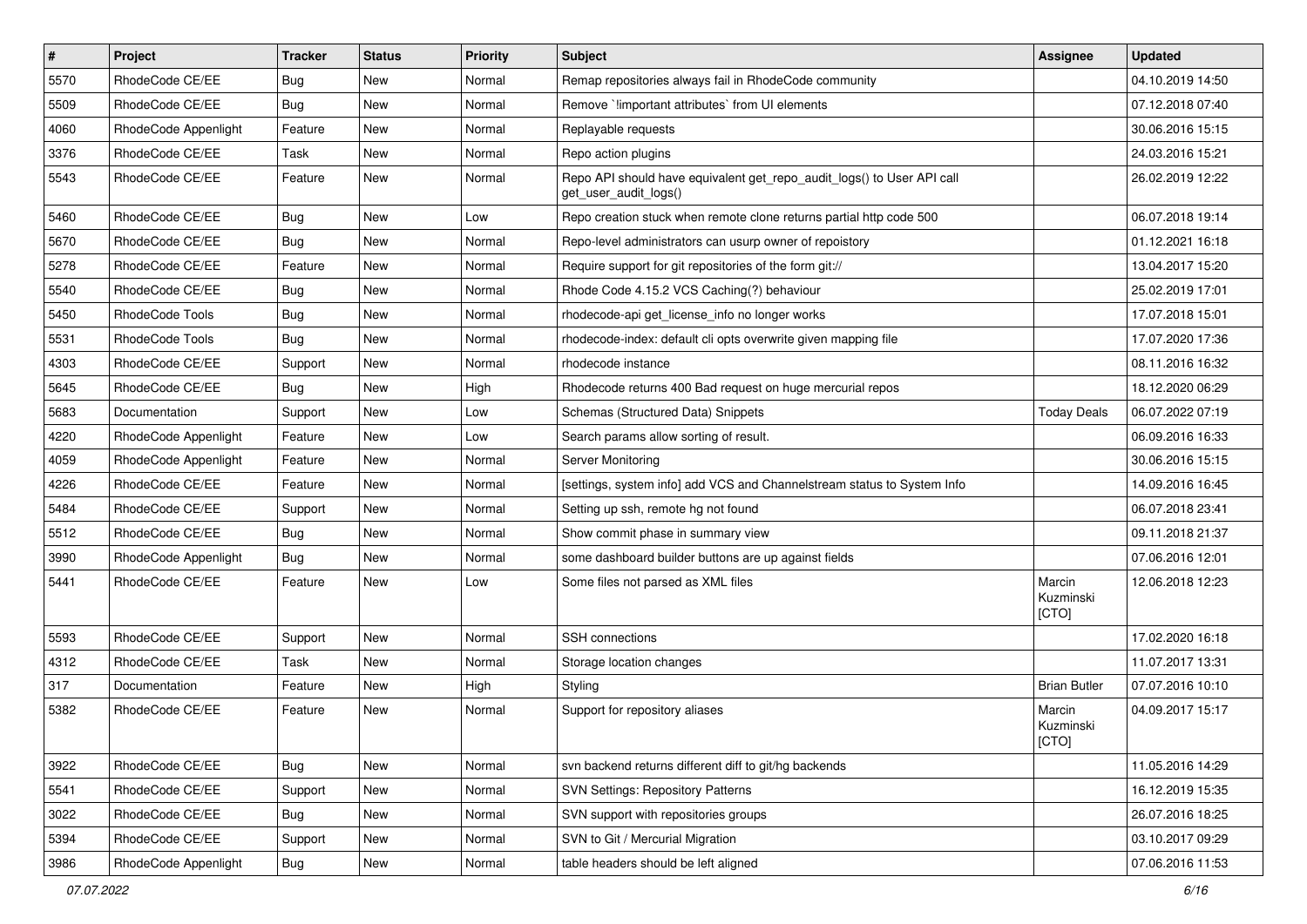| $\vert$ # | Project              | <b>Tracker</b> | <b>Status</b> | Priority | <b>Subject</b>                                                                                             | <b>Assignee</b> | <b>Updated</b>   |
|-----------|----------------------|----------------|---------------|----------|------------------------------------------------------------------------------------------------------------|-----------------|------------------|
| 4299      | RhodeCode CE/EE      | Task           | New           | Normal   | TEMPLATE repo groups                                                                                       |                 | 22.09.2017 10:26 |
| 5649      | RhodeCode CE/EE      | Bug            | <b>New</b>    | Normal   | test-file-upload                                                                                           |                 | 17.12.2020 23:08 |
| 4190      | RhodeCode CE/EE      | Bug            | New           | Normal   | [tests] fix or remove rst xss inline test                                                                  |                 | 22.08.2016 12:15 |
| 4189      | RhodeCode CE/EE      | Bug            | <b>New</b>    | Normal   | [tests, git] count of commit ids is different for git than hg when comparing remote                        |                 | 22.08.2016 12:34 |
| 4188      | RhodeCode CE/EE      | <b>Bug</b>     | <b>New</b>    | Normal   | [tests, svn] changeset tests produce different results for svn                                             |                 | 22.08.2016 09:54 |
| 5624      | RhodeCode CE/EE      | Bug            | New           | Normal   | Timeout when trying to test SMTP email configuration                                                       |                 | 01.07.2020 20:01 |
| 4061      | RhodeCode Appenlight | Feature        | <b>New</b>    | Normal   | Timezone for applications                                                                                  |                 | 30.06.2016 15:16 |
| 5559      | RhodeCode CE/EE      | Bug            | New           | Normal   | Timezone handling issue on repos list                                                                      |                 | 07.07.2019 22:19 |
| 4255      | RhodeCode CE/EE      | Bug            | <b>New</b>    | Normal   | [translation, i18n] translation not being applied to integrations pages                                    |                 | 30.09.2016 15:56 |
| 5598      | Documentation        | <b>Bug</b>     | <b>New</b>    | Low      | Typo in force delete command                                                                               |                 | 19.03.2020 20:10 |
| 5547      | RhodeCode CE/EE      | Bug            | New           | Normal   | UI not consistent between Firefox and Chrome                                                               |                 | 01.03.2019 23:35 |
| 5672      | RhodeCode CE/EE      | <b>Bug</b>     | New           | Normal   | Unable to browse git repository folders with # in names                                                    |                 | 16.12.2021 18:13 |
| 5475      | RhodeCode CE/EE      | <b>Bug</b>     | <b>New</b>    | Normal   | Unable to locate user in OpenLDAP directory via Idaps                                                      |                 | 08.06.2018 20:06 |
| 5348      | Documentation        | Bug            | New           | Normal   | Uninstall documentaion missing some steps                                                                  |                 | 06.07.2017 10:25 |
| 2844      | RhodeCode CE/EE      | Task           | <b>New</b>    | Normal   | Update Bcrypt to a maintained version                                                                      |                 | 17.02.2018 20:37 |
| 5584      | RhodeCode CE/EE      | Feature        | New           | Normal   | "update pull request link" message on vcs client                                                           |                 | 23.01.2020 10:32 |
| 5269      | RhodeCode CE/EE      | Support        | <b>New</b>    | Normal   | Upgrade from RC EE 3.7.1 to RC EE 4.x                                                                      |                 | 29.06.2017 19:36 |
| 5491      | RhodeCode CE/EE      | Support        | <b>New</b>    | Urgent   | Upgrade RhodeCode Community + VCSSERVER from 4.10.4 to 4.12.4, pull request<br>stop working with reviewers |                 | 30.08.2018 09:47 |
| 5400      | RhodeCode CE/EE      | Task           | <b>New</b>    | Normal   | User group - subgroup support                                                                              |                 | 06.11.2017 22:00 |
| 5519      | RhodeCode CE/EE      | Bug            | <b>New</b>    | High     | User unable to fork the repo despite setting Repository Forking to Disabled                                |                 | 11.12.2018 22:21 |
| 3939      | RhodeCode CE/EE      | <b>Bug</b>     | <b>New</b>    | Normal   | [ux] changelog filter blank after going back in browser                                                    |                 | 18.05.2016 14:50 |
| 3441      | RhodeCode CE/EE      | Bug            | <b>New</b>    | Normal   | [ux] clicking on line in file view scrolls to that line                                                    |                 | 05.04.2016 13:35 |
| 3455      | RhodeCode CE/EE      | Feature        | New           | Normal   | [ux] commit message search should render entire commit message                                             |                 | 07.04.2016 17:50 |
| 3460      | RhodeCode CE/EE      | Feature        | New           | Normal   | [ux, frontend] hide "show more" button when there is nothing more to show                                  |                 | 11.04.2016 13:37 |
| 4144      | RhodeCode CE/EE      | Feature        | <b>New</b>    | Normal   | [ux] improve enable/disable of notifications                                                               |                 | 02.08.2016 17:19 |
| 4051      | RhodeCode CE/EE      | Task           | New           | Normal   | [ux, renderering] Consistent formatting on text fields.                                                    |                 | 22.09.2017 10:27 |
| 4216      | RhodeCode CE/EE      | Task           | New           | Normal   | [ux, renderers] implement consistent rendering for text fields                                             |                 | 06.09.2016 11:46 |
| 5492      | RhodeCode CE/EE      | Bug            | New           | Normal   | VCSServer + SVN 1.10                                                                                       |                 | 26.07.2018 15:01 |
| 5471      | RhodeCode CE/EE      | Bug            | New           | Normal   | Webhook integration failing: need more than 3 values to unpack                                             |                 | 01.06.2018 02:26 |
| 5506      | RhodeCode CE/EE      | <b>Bug</b>     | New           | Normal   | Web UI fonts are not looking good and is difficult to read for people with low vision                      |                 | 26.10.2018 09:38 |
| 737       | Documentation        | Task           | New           | Normal   | What is an extra field and how do you add it?                                                              |                 | 01.07.2016 14:15 |
| 5414      | RhodeCode CE/EE      | <b>Bug</b>     | New           | High     | When Opening New Pull Request, Target Revision Default Is Undesireable                                     |                 | 11.04.2018 23:20 |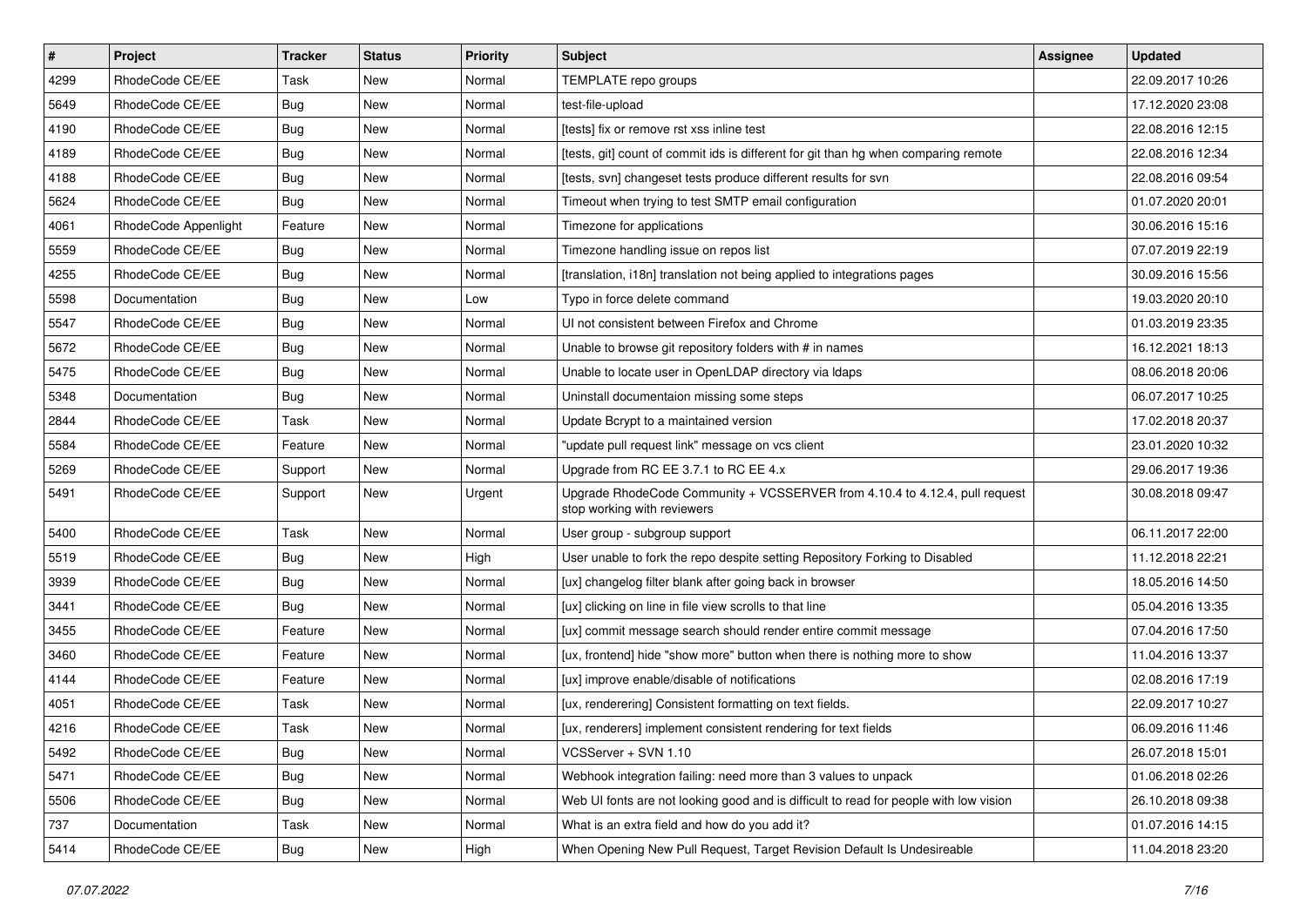| #    | Project           | <b>Tracker</b> | <b>Status</b> | <b>Priority</b> | <b>Subject</b>                                                                                                       | Assignee                     | <b>Updated</b>   |
|------|-------------------|----------------|---------------|-----------------|----------------------------------------------------------------------------------------------------------------------|------------------------------|------------------|
| 5626 | RhodeCode CE/EE   | Bug            | New           | Normal          | Whoosh full-text indexing is fully indexing all repos, not recognizing forks                                         |                              | 02.07.2020 19:24 |
| 3977 | RhodeCode CE/EE   | Feature        | New           | Normal          | Wiki                                                                                                                 |                              | 05.06.2016 21:11 |
| 5588 | RhodeCode CE/EE   | Bug            | New           | Normal          | wrong rendering of issue tracker pattern                                                                             |                              | 29.01.2020 11:24 |
| 4110 | RhodeCode CE/EE   | Bug            | In Progress   | Normal          | [ce, ee] repos can be named _admin, _static                                                                          | Daniel D                     | 20.07.2016 19:51 |
| 4035 | RhodeCode CE/EE   | Bug            | In Progress   | Normal          | failed to create whoosh index                                                                                        | Marcin<br>Kuzminski<br>[CTO] | 06.07.2016 00:04 |
| 4193 | RhodeCode CE/EE   | Feature        | In Progress   | Normal          | Improve Filter Functionality in the Change Log                                                                       | Marcin<br>Kuzminski<br>[CTO] | 22.09.2017 10:25 |
| 5399 | RhodeCode CE/EE   | Bug            | In Progress   | High            | Issues with Git LFS integration                                                                                      |                              | 07.07.2019 22:21 |
| 3372 | RhodeCode CE/EE   | Bug            | In Progress   | High            | [Idap, groups] Customer gets an empty list of groups                                                                 | Mikhail<br>Chernykh          | 08.06.2016 11:32 |
| 3504 | RhodeCode CE/EE   | Task           | In Progress   | Normal          | [routing] Move static assets under a common prefix                                                                   |                              | 19.07.2016 12:27 |
| 3967 | RhodeCode CE/EE   | Support        | In Progress   | Normal          | Server 500 error                                                                                                     |                              | 11.08.2016 13:39 |
| 5533 | RhodeCode Control | Feature        | In Progress   | Normal          | Support busybox tar                                                                                                  |                              | 09.02.2019 22:09 |
| 5316 | RhodeCode CE/EE   | Feature        | In Progress   | Normal          | UI should provide checkout URL for a SVN path                                                                        |                              | 06.11.2017 21:59 |
| 3549 | RhodeCode CE/EE   | Bug            | Resolved      | Normal          | [4.0.0 regression], file source links use last commit id instead of current commit id                                | Marcin<br>Kuzminski<br>[CTO] | 21.04.2016 16:10 |
| 4274 | RhodeCode CE/EE   | Bug            | Resolved      | Normal          | 500 error when push big objects                                                                                      |                              | 13.02.2017 19:53 |
| 5502 | RhodeCode CE/EE   | Bug            | Resolved      | High            | 500 error when using multiple custom branch permissions                                                              |                              | 07.12.2018 09:49 |
| 5536 | RhodeCode CE/EE   | Feature        | Resolved      | Low             | Ability to disable server-side SSH key generation                                                                    |                              | 28.02.2019 13:52 |
| 3981 | RhodeCode CE/EE   | Feature        | Resolved      | Normal          | Add cloud hosting like Gitlab, GitHub                                                                                |                              | 02.03.2020 09:14 |
| 5611 | RhodeCode CE/EE   | Feature        | Resolved      | Normal          | Add information "is the pull request up to date?" in the PR page                                                     |                              | 03.10.2021 23:24 |
| 4250 | RhodeCode CE/EE   | Bug            | Resolved      | Normal          | Adding a reviewer into existing PR doesn't set a reason.                                                             | Marcin<br>Kuzminski<br>[CTO] | 07.10.2016 20:05 |
| 4282 | RhodeCode CE/EE   | Task           | Resolved      | Normal          | Add inode limit together with disk usage                                                                             | Marcin<br>Kuzminski<br>[CTO] | 19.10.2016 12:18 |
| 5537 | RhodeCode CE/EE   | Task           | Resolved      | Normal          | Add owner to create_pull_request API                                                                                 |                              | 28.02.2019 13:52 |
| 3999 | RhodeCode CE/EE   | Feature        | Resolved      | Normal          | Add `send account information` to user creation page                                                                 |                              | 28.06.2016 15:22 |
| 5229 | RhodeCode CE/EE   | Task           | Resolved      | Normal          | add support for https://clipboardjs.com/                                                                             |                              | 21.01.2020 02:19 |
| 5225 | RhodeCode CE/EE   | Task           | Resolved      | Normal          | add tag of author/contribitor to comments                                                                            |                              | 11.05.2017 11:10 |
| 4278 | RhodeCode CE/EE   | <b>Bug</b>     | Resolved      | Normal          | [admin] Clicking the save button in admin -> settings -> issue tracker leads to<br>exception if no patterns entered. | Daniel D                     | 18.10.2016 13:38 |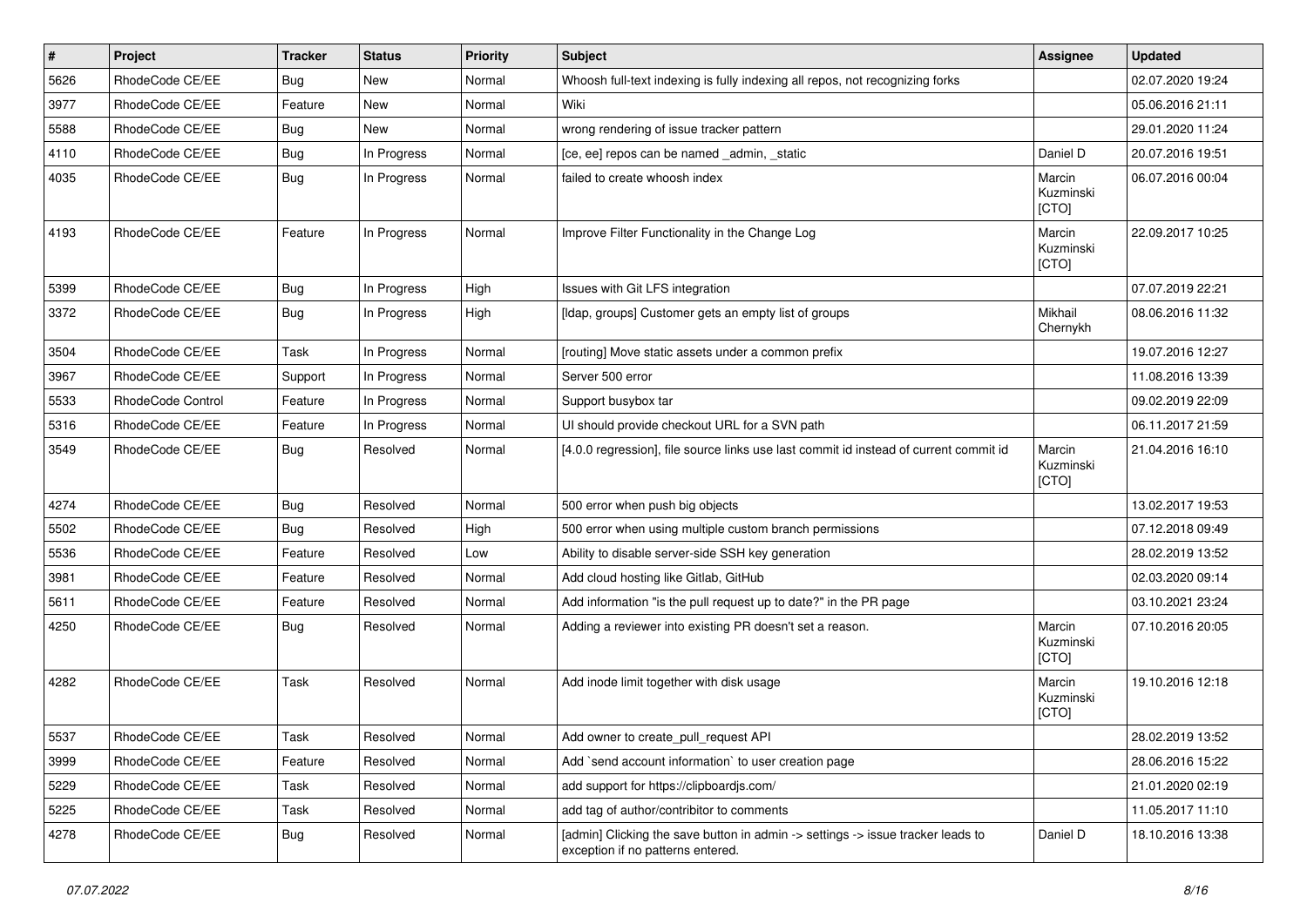| $\pmb{\#}$ | Project         | <b>Tracker</b> | <b>Status</b> | <b>Priority</b> | Subject                                                                                       | <b>Assignee</b>              | <b>Updated</b>   |
|------------|-----------------|----------------|---------------|-----------------|-----------------------------------------------------------------------------------------------|------------------------------|------------------|
| 4269       | RhodeCode CE/EE | Support        | Resolved      | Normal          | Allow flash messages to be permanently surpressed                                             | Marcin Lulek                 | 14.10.2016 12:46 |
| 5423       | Documentation   | Support        | Resolved      | Normal          | API-Documentation for Method "create repo group" faulty                                       |                              | 22.01.2018 16:23 |
| 4677       | RhodeCode CE/EE | Support        | Resolved      | High            | API get_repo_refs not working?                                                                |                              | 19.12.2016 11:46 |
| 5201       | RhodeCode CE/EE | Task           | Resolved      | Normal          | API: implement describe-methods                                                               |                              | 13.02.2017 15:57 |
| 5321       | RhodeCode CE/EE | Feature        | Resolved      | Normal          | Audit logs                                                                                    |                              | 21.06.2017 12:49 |
| 4044       | RhodeCode CE/EE | Feature        | Resolved      | Normal          | <b>Branch permissions</b>                                                                     |                              | 30.08.2018 09:48 |
| 5587       | RhodeCode CE/EE | <b>Bug</b>     | Resolved      | Normal          | Broken metatags in 4.18.1                                                                     | Marcin Lulek                 | 29.01.2020 11:46 |
| 4271       | RhodeCode CE/EE | <b>Bug</b>     | Resolved      | Normal          | Browsing new repository groups via SVN issue                                                  | Martin<br>Bornhold           | 19.10.2016 11:11 |
| 4666       | RhodeCode CE/EE | Task           | Resolved      | Normal          | Bump git and mercurial to latest versions                                                     |                              | 02.12.2016 19:01 |
| 5184       | RhodeCode CE/EE | Task           | Resolved      | Normal          | bump pyramid to 1.7.X                                                                         |                              | 06.02.2017 21:50 |
| 4283       | RhodeCode CE/EE | Task           | Resolved      | Normal          | bump whoosh to 2.7.4 release                                                                  |                              | 13.12.2016 21:08 |
| 5516       | RhodeCode CE/EE | Support        | Resolved      | High            | Cannot log into RhodeCode                                                                     | Thierry<br>Wynsdau           | 28.05.2020 20:28 |
| 5605       | RhodeCode CE/EE | Bug            | Resolved      | Normal          | Cannot set subversion compatibility to 1.10                                                   |                              | 30.03.2020 17:27 |
| 3239       | RhodeCode CE/EE | Task           | Resolved      | Normal          | Catch all route for repo page or repo group page is always executing checks for<br>every page |                              | 21.04.2016 11:30 |
| 4219       | RhodeCode CE/EE | Feature        | Resolved      | Normal          | [ce, ee] Add mandatory reviewers for pull requests                                            | Marcin<br>Kuzminski<br>[CTO] | 20.06.2017 15:23 |
| 4211       | RhodeCode CE/EE | Feature        | Resolved      | Normal          | [ce, ee] increase webhook flexibility                                                         | Marcin<br>Kuzminski<br>[CTO] | 20.06.2022 10:55 |
| 4267       | RhodeCode CE/EE | Feature        | Resolved      | Normal          | [ce, ee] jira tracker integration wildcard project key support                                | Daniel D                     | 10.10.2016 20:13 |
| 4173       | RhodeCode CE/EE | Bug            | Resolved      | Urgent          | [ce, ee] mysql recycle pool timeout not working                                               | Daniel D                     | 16.08.2016 22:02 |
| 4091       | RhodeCode CE/EE | Bug            | Resolved      | Normal          | [ce, ee] Redmine integration blocks for 30 seconds if redmine server not available            | Daniel D                     | 15.07.2016 12:26 |
| 4175       | RhodeCode CE/EE | Feature        | Resolved      | Normal          | [ce, ee] repo group integrations                                                              | Daniel D                     | 16.08.2016 20:00 |
| 4225       | RhodeCode CE/EE | Feature        | Resolved      | Normal          | [ce, ee] repo group integrations cascade to child repo groups                                 | Daniel D                     | 14.09.2016 11:12 |
| 4121       | RhodeCode CE/EE | <b>Bug</b>     | Resolved      | Normal          | [ce, ee] server announcement has extra margin                                                 | Lisa Quatmann                | 26.09.2016 14:00 |
| 4192       | RhodeCode CE/EE | Feature        | Resolved      | Normal          | [ce, ee] slack/hipchat integrations group commits by branch pushed                            |                              | 09.09.2016 19:01 |
| 3950       | RhodeCode CE/EE | <b>Bug</b>     | Resolved      | Normal          | [ce, ee] trying to merge pr against a deleted branch/bookmark breaks the pr page              | Martin<br>Bornhold           | 27.10.2016 16:12 |
| 4288       | RhodeCode CE/EE | Task           | Resolved      | Normal          | [ce, ee] unify controllers that use diffs                                                     | Daniel D                     | 02.08.2017 11:41 |
| 4166       | RhodeCode CE/EE | Bug            | Resolved      | Urgent          | [ce] Rhodecode crashing after MySQL error                                                     |                              | 23.08.2016 23:35 |
| 3971       | RhodeCode CE/EE | <b>Bug</b>     | Resolved      | Normal          | [ce, vcs] Merge requests/Pull requests failing due to rebase problem                          | Johannes<br>Bornhold         | 19.07.2016 15:54 |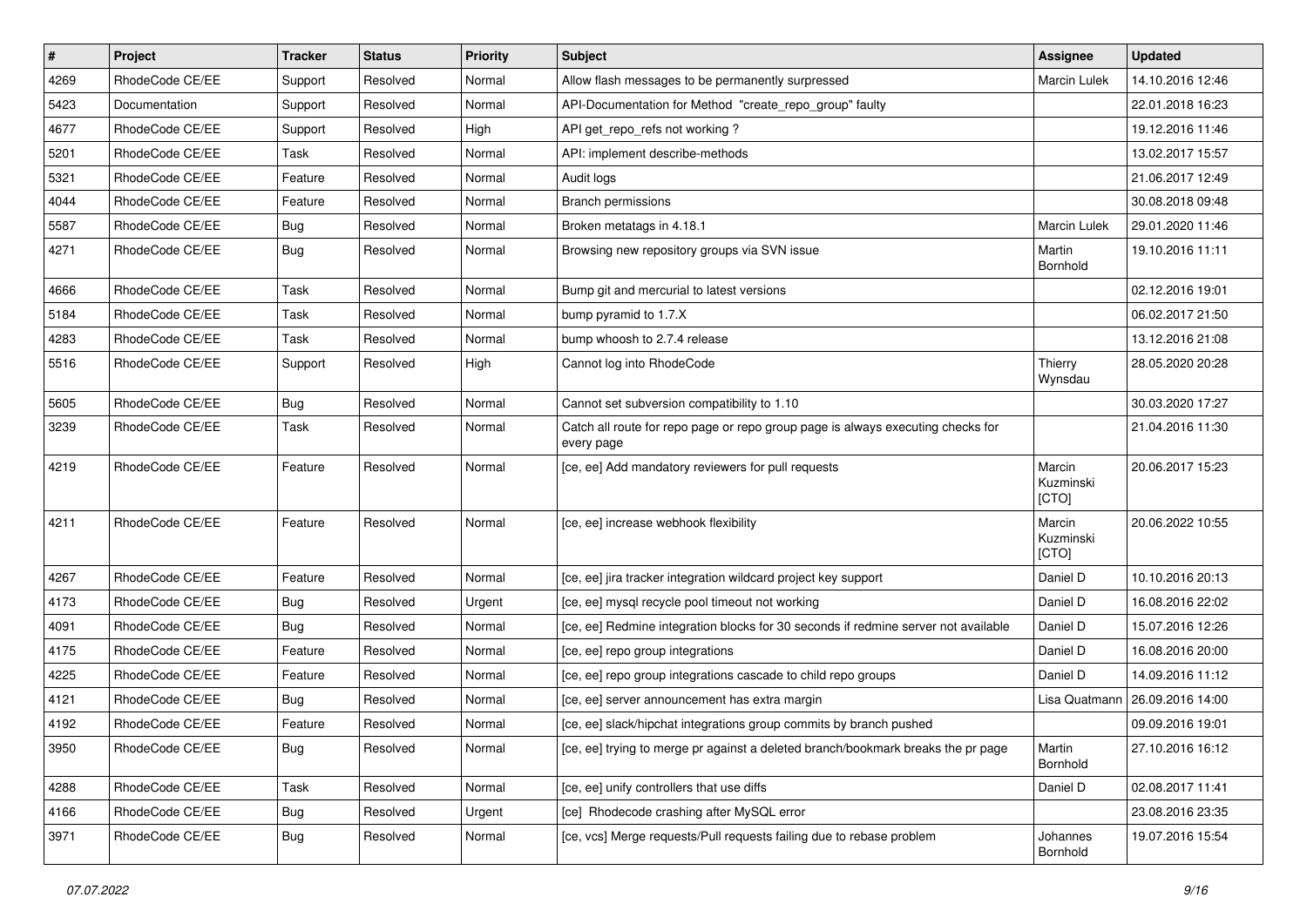| $\vert$ # | Project         | <b>Tracker</b> | <b>Status</b> | <b>Priority</b> | <b>Subject</b>                                                                                        | Assignee                     | <b>Updated</b>                   |
|-----------|-----------------|----------------|---------------|-----------------|-------------------------------------------------------------------------------------------------------|------------------------------|----------------------------------|
| 5609      | RhodeCode CE/EE | Support        | Resolved      | Normal          | Change git diff algorithm                                                                             |                              | 31.03.2020 22:08                 |
| 5187      | RhodeCode CE/EE | Feature        | Resolved      | Normal          | changelog dynamic loading of commits                                                                  |                              | 12.06.2018 12:31                 |
| 5490      | RhodeCode CE/EE | Bug            | Resolved      | Normal          | Changes to repo group permissions via API are not audit logged                                        |                              | 28.02.2019 13:52                 |
| 5461      | RhodeCode CE/EE | Bug            | Resolved      | Normal          | Changes to user group permissions via API are not audit logged                                        |                              | 30.08.2018 09:47                 |
| 5482      | RhodeCode CE/EE | <b>Bug</b>     | Resolved      | Normal          | Changing a repo's 'Remote pull uri' in its Settings fails with 'No repo type specified'               |                              | 31.10.2018 08:37                 |
| 5560      | RhodeCode CE/EE | Bug            | Resolved      | High            | Check all permission API function to flush caches for auth_perms                                      |                              | 08.06.2021 23:56                 |
| 4140      | RhodeCode CE/EE | Task           | Resolved      | Normal          | Check middleware chain status, and Verify that special middleware is catching<br>exceptions correctly |                              | 23.08.2016 12:13                 |
| 1404      | RhodeCode CE/EE | Bug            | Resolved      | Normal          | clone of really huge git repo (4gb) causes pyro to explode                                            |                              | 07.02.2017 14:52                 |
| 5603      | RhodeCode CE/EE | Feature        | Resolved      | Normal          | Code search - highlight matching search terms                                                         |                              | 30.03.2020 11:16                 |
| 5558      | RhodeCode CE/EE | Bug            | Resolved      | Low             | Commit compare window covers text                                                                     |                              | 08.07.2019 18:12                 |
| 5557      | RhodeCode CE/EE | Bug            | Resolved      | Normal          | Consider removing slashes from the RSS feed names                                                     |                              | 31.10.2019 19:54                 |
| 4245      | RhodeCode CE/EE | Task           | Resolved      | Normal          | Convert control command to use http mode by default                                                   | Marcin<br>Kuzminski<br>[CTO] | 14.10.2016 16:13                 |
| 5602      | RhodeCode CE/EE | Feature        | Resolved      | Normal          | Copy full path only copies partial                                                                    | Daniel D                     | 30.03.2020 16:04                 |
| 5623      | RhodeCode CE/EE | Bug            | Resolved      | Normal          | Credentials for remote repository URL leaking in Repository Header                                    |                              | 22.07.2020 00:47                 |
| 5594      | RhodeCode CE/EE | Bug            | Resolved      | Normal          | Credentials in Repository Settings for Pull requests are exposed                                      |                              | 28.05.2020 20:25                 |
| 4155      | RhodeCode CE/EE | Bug            | Resolved      | Low             | Date of Last Change is not displayed correctly                                                        | Marcin<br>Kuzminski<br>[CTO] | 21.01.2020 02:20                 |
| 5601      | RhodeCode CE/EE | Feature        | Resolved      | Normal          | Default navigation should be by branch name not commit id                                             |                              | 04.06.2020 23:51                 |
| 4238      | RhodeCode CE/EE | Task           | Resolved      | Normal          | default reviewers updates                                                                             | Daniel D                     | 06.10.2016 14:26                 |
| 2744      | RhodeCode CE/EE | Task           | Resolved      | Normal          | Deprecating Internet Explorer                                                                         |                              | 06.07.2016 12:04                 |
| 4183      | RhodeCode CE/EE | Feature        | Resolved      | Normal          | Different roles for PR reviewers                                                                      | Daniel D                     | 12.10.2020 23:13                 |
| 4311      | RhodeCode CE/EE | Task           | Resolved      | Normal          | Diffs feedback                                                                                        | Daniel D                     | 26.11.2016 14:10                 |
| 3556      | RhodeCode CE/EE | Task           | Resolved      | Normal          | Disable and rename initial repo scan flag                                                             | Marcin<br>Kuzminski<br>[CTO] | 22.04.2016 14:33                 |
| 4675      | RhodeCode CE/EE | Bug            | Resolved      | Normal          | Disk free inodes are displayed incorrectly                                                            |                              | 13.12.2016 22:41                 |
| 4224      | RhodeCode CE/EE | <b>Bug</b>     | Resolved      | Normal          | [docs] update docs re: removing old instances when switching editions                                 |                              | Lisa Quatmann   11.10.2016 15:36 |
| 5153      | Documentation   | Bug            | Resolved      | Normal          | Documentation: /tmp permissions                                                                       |                              | 04.01.2017 13:02                 |
| 4296      | RhodeCode CE/EE | <b>Bug</b>     | Resolved      | Normal          | [ee] Can not create pull requests with reviewers.                                                     | Daniel D                     | 07.11.2016 21:17                 |
| 4268      | RhodeCode CE/EE | <b>Bug</b>     | Resolved      | High            | [ee] default reviewers from changed lines is returning wrong values                                   | Daniel D                     | 06.10.2016 14:35                 |
| 5469      | RhodeCode CE/EE | Feature        | Resolved      | Normal          | elastisearch > 2.x not supported ?                                                                    |                              | 21.01.2020 02:19                 |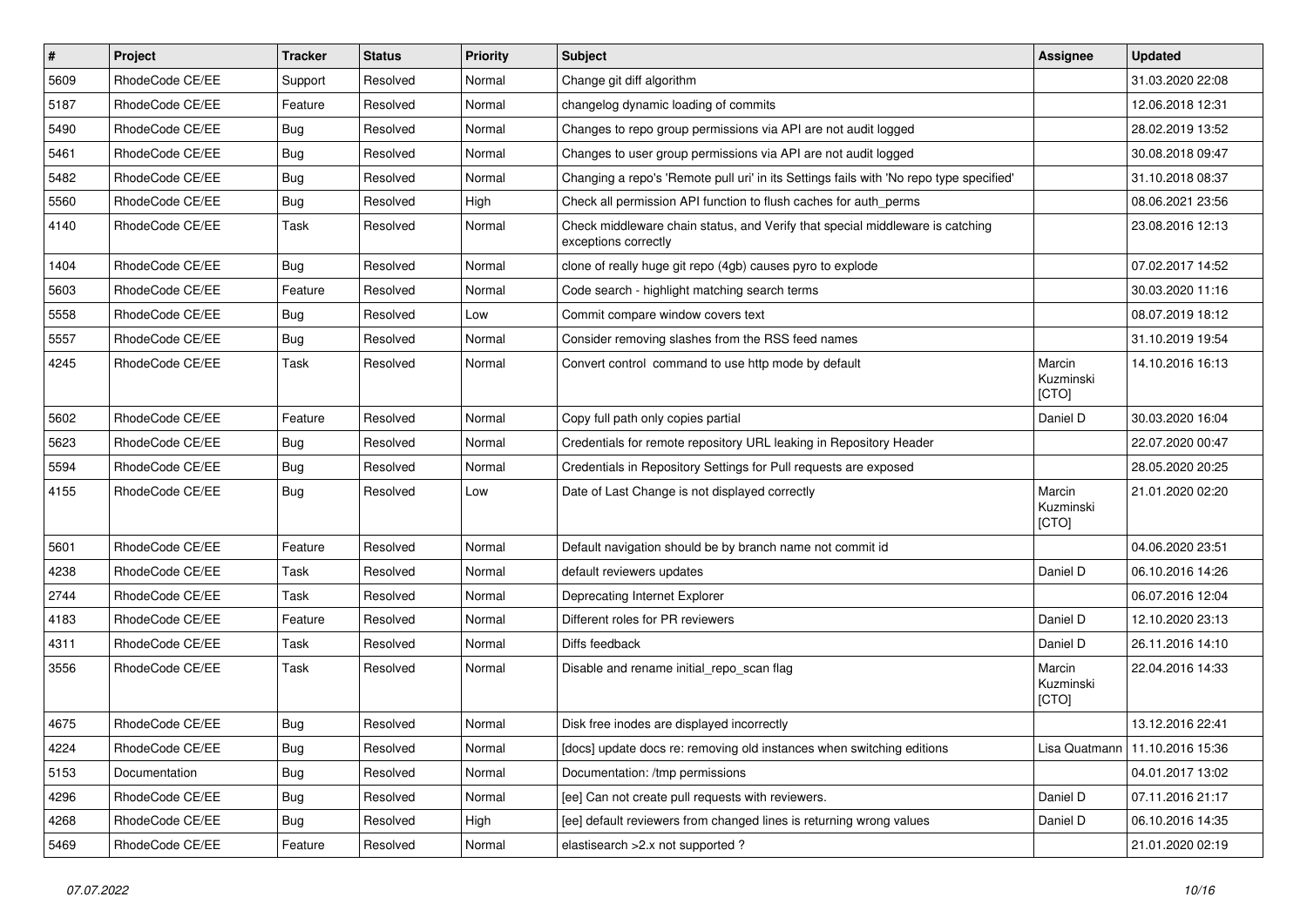| $\vert$ # | Project              | <b>Tracker</b> | <b>Status</b> | Priority | <b>Subject</b>                                                                                       | <b>Assignee</b>              | <b>Updated</b>                 |
|-----------|----------------------|----------------|---------------|----------|------------------------------------------------------------------------------------------------------|------------------------------|--------------------------------|
| 5381      | RhodeCode CE/EE      | Bug            | Resolved      | Normal   | Email integration changeset links invalid                                                            |                              | 06.09.2017 12:29               |
| 5530      | RhodeCode CE/EE      | Bug            | Resolved      | Normal   | Email integration has incorrect url                                                                  |                              | 09.02.2019 10:33               |
| 5304      | RhodeCode CE/EE      | Bug            | Resolved      | Normal   | Email template not correct                                                                           |                              | 31.10.2018 08:36               |
| 5528      | RhodeCode CE/EE      | Bug            | Resolved      | High     | Empty Unicode file causes the PR to return HTTP 500                                                  |                              | 28.02.2019 13:52               |
| 4237      | RhodeCode CE/EE      | Task           | Resolved      | Normal   | Enable HTTP support                                                                                  | Martin<br>Bornhold           | 12.10.2016 11:51               |
| 5265      | RhodeCode CE/EE      | Task           | Resolved      | Normal   | Enable phases support                                                                                |                              | 11.05.2017 11:10               |
| 4036      | RhodeCode CE/EE      | Bug            | Resolved      | Normal   | encrypted clone uri can throw unicodeerror after key change                                          | Marcin<br>Kuzminski<br>[CTO] | 27.06.2016 19:38               |
| 4266      | RhodeCode CE/EE      | Bug            | Resolved      | Normal   | Error 500 on integrations page after setting up Webhook                                              |                              | 17.10.2016 15:35               |
| 5567      | RhodeCode CE/EE      | Bug            | Resolved      | High     | Error after PR was updated                                                                           |                              | 20.01.2020 10:04               |
| 4206      | RhodeCode CE/EE      | <b>Bug</b>     | Resolved      | High     | Error creating SVN groups                                                                            |                              | 15.09.2016 13:24               |
| 5656      | RhodeCode CE/EE      | Bug            | Resolved      | Normal   | Error for branch permission page                                                                     |                              | 30.04.2021 08:53               |
| 5376      | RhodeCode CE/EE      | <b>Bug</b>     | Resolved      | Normal   | error: pretxnchangegroup.acl hook failed: acl: user "" denied on branch "default"                    |                              | 16.08.2017 19:45               |
| 5444      | RhodeCode CE/EE      | Bug            | Resolved      | Normal   | Error while creating a pull request on a Mercurial repository                                        |                              | 17.04.2018 22:29               |
| 4259      | RhodeCode CE/EE      | Task           | Resolved      | Low      | Events, create post-create-user event                                                                | Daniel D                     | 30.01.2017 20:11               |
| 3989      | RhodeCode Appenlight | Bug            | Resolved      | Normal   | even up report spacing                                                                               |                              | 21.06.2016 18:55               |
| 5546      | RhodeCode CE/EE      | Support        | Resolved      | Normal   | experiments with mercurial 4.9                                                                       |                              | 26.03.2019 09:23               |
| 5581      | RhodeCode CE/EE      | Feature        | Resolved      | Normal   | expose `send_email` option in the HTTP API, for `comment_commit` and<br>`comment pull request`       | Daniel D                     | 29.01.2020 11:46               |
| 5610      | RhodeCode CE/EE      | Bug            | Resolved      | Normal   | Files navigation looses the at= <name> marker</name>                                                 | Daniel D                     | 03.10.2021 23:23               |
| 5575      | RhodeCode CE/EE      | Bug            | Resolved      | Low      | Filtering username containing '-' does not work in Admin audit log panel                             |                              | 20.01.2020 10:04               |
| 4184      | RhodeCode CE/EE      | Bug            | Resolved      | High     | fix content INT overflow bug                                                                         | Marcin<br>Kuzminski<br>[CTO] | 23.08.2016 10:31               |
| 4281      | RhodeCode CE/EE      | Task           | Resolved      | Normal   | Fix docs on To `increase database performance`                                                       | Marcin<br>Kuzminski<br>[CTO] | 18.10.2016 16:39               |
| 5213      | RhodeCode CE/EE      | Bug            | Resolved      | Normal   | Fixing Apache Proxy timeout issues                                                                   |                              | 14.02.2017 09:44               |
| 4254      | RhodeCode CE/EE      | <b>Bug</b>     | Resolved      | Normal   | [frontend] 500 Internal Server Error with i18n-ed pages                                              |                              | Lisa Quatmann 30.09.2016 14:38 |
| 3488      | RhodeCode CE/EE      | Bug            | Resolved      | Normal   | [frontend, styling] update icon font                                                                 | Lisa Quatmann                | 04.10.2016 13:27               |
| 4277      | RhodeCode CE/EE      | <b>Bug</b>     | Resolved      | Normal   | [frontend] System info page does not work correctly in safari.                                       | Martin<br>Bornhold           | 04.11.2016 12:08               |
| 4203      | RhodeCode CE/EE      | Task           | Resolved      | Normal   | Get rid of svn.proxy.parent_path_root, and replace it with reading storage location<br>from Database | Martin<br>Bornhold           | 22.09.2016 14:31               |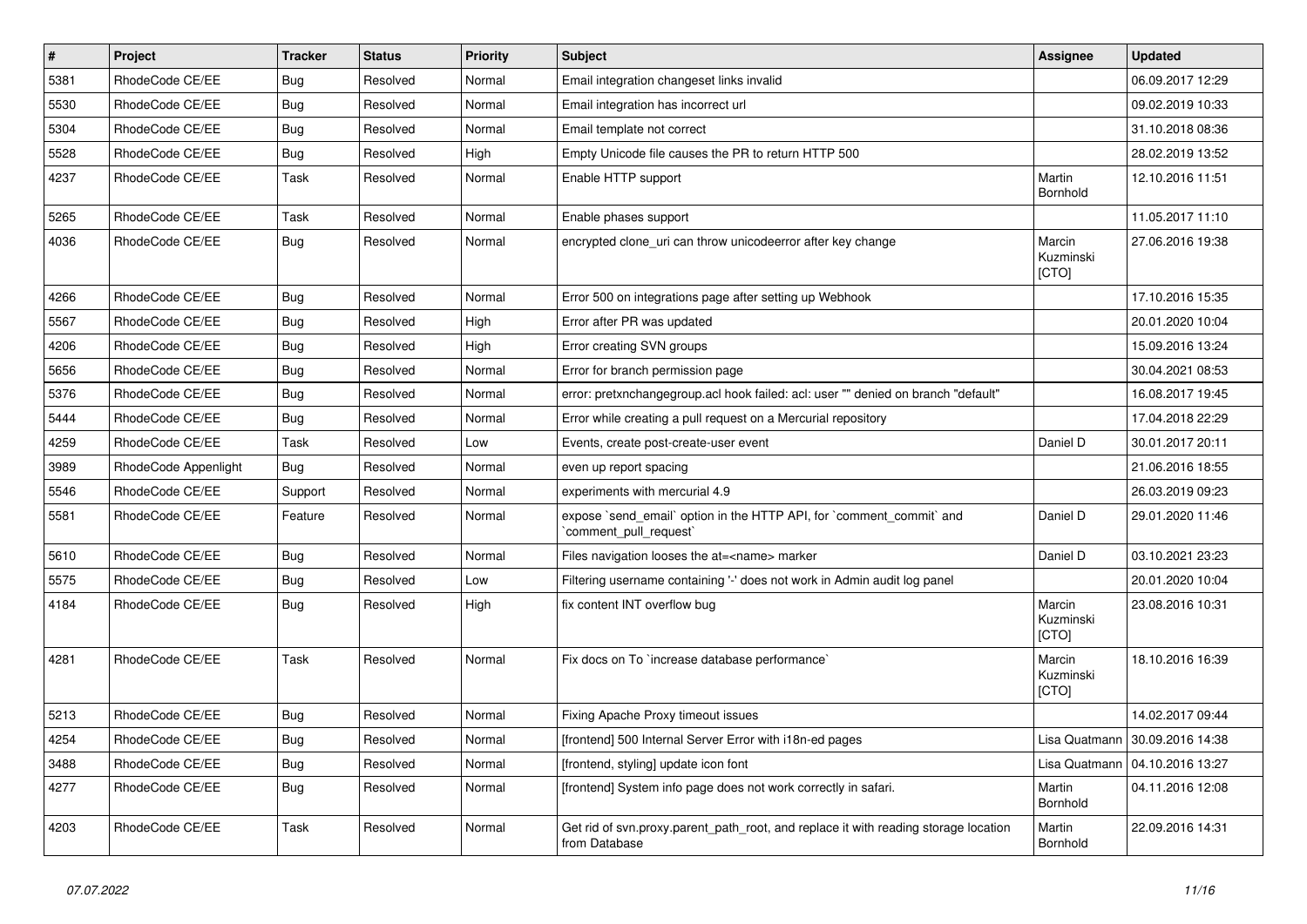| $\vert$ # | Project         | Tracker    | <b>Status</b> | <b>Priority</b> | Subject                                                                                 | Assignee                     | <b>Updated</b>   |
|-----------|-----------------|------------|---------------|-----------------|-----------------------------------------------------------------------------------------|------------------------------|------------------|
| 5513      | RhodeCode CE/EE | <b>Bug</b> | Resolved      | High            | Gist: GitHub flavoured markdown gist creation fails                                     |                              | 07.07.2019 22:21 |
| 4243      | RhodeCode CE/EE | Support    | Resolved      | High            | Gist visibility update?                                                                 | Martin<br>Bornhold           | 27.09.2016 06:40 |
| 4273      | RhodeCode CE/EE | <b>Bug</b> | Resolved      | Urgent          | GIT executable not seen by vcsserver                                                    | Martin<br>Bornhold           | 13.10.2016 15:45 |
| 4223      | RhodeCode CE/EE | <b>Bug</b> | Resolved      | High            | [git, tags] annotated tags not appearing in UI                                          | Daniel D                     | 12.09.2016 06:12 |
| 5489      | RhodeCode CE/EE | Bug        | Resolved      | High            | grant_user_permission_to_repo_group API call fails to set permissions on child<br>repos |                              | 11.07.2018 09:57 |
| 5574      | RhodeCode CE/EE | Feature    | Resolved      | Normal          | hg: Information for external hooks                                                      |                              | 30.07.2020 15:40 |
| 5576      | RhodeCode CE/EE | Bug        | Resolved      | High            | Hosting many repositories                                                               | Craig Fairhurst              | 12.02.2020 12:55 |
| 5375      | RhodeCode CE/EE | Support    | Resolved      | Normal          | How do I configure "Go to" to just search repository names?                             |                              | 16.08.2017 18:00 |
| 5554      | RhodeCode CE/EE | Support    | Resolved      | Normal          | How to increase number of commits shown in pagination on dashboard and<br>changelog     |                              | 21.01.2020 02:08 |
| 1131      | RhodeCode CE/EE | Feature    | Resolved      | Normal          | Implement default reviewers for code review                                             | Daniel D                     | 21.09.2016 18:28 |
| 5386      | RhodeCode CE/EE | Task       | Resolved      | Normal          | Increase security for Email Change                                                      | Marcin<br>Kuzminski<br>[CTO] | 17.02.2018 17:29 |
| 4181      | RhodeCode CE/EE | Task       | Resolved      | Normal          | Integrations: allow root repos only integrations                                        | Daniel D                     | 31.08.2016 17:44 |
| 4180      | RhodeCode CE/EE | Task       | Resolved      | Normal          | integrations: possible limit the updates sent                                           | Daniel D                     | 22.08.2016 12:22 |
| 5457      | RhodeCode CE/EE | <b>Bug</b> | Resolved      | Normal          | Internal server error on full-text search settings page with Elasticsearch              |                              | 16.04.2018 09:08 |
| 4199      | RhodeCode CE/EE | <b>Bug</b> | Resolved      | High            | investigate: ongoing SSL problems when switching to 4.X from 3.X                        | Johannes<br>Bornhold         | 15.09.2016 13:14 |
| 4306      | RhodeCode CE/EE | <b>Bug</b> | Resolved      | Normal          | Issue to push file with character # on a SVN                                            |                              | 03.04.2017 16:44 |
| 5379      | RhodeCode CE/EE | <b>Bug</b> | Resolved      | Normal          | Journal RSS feed errors                                                                 |                              | 01.09.2017 16:40 |
| 5579      | RhodeCode CE/EE | <b>Bug</b> | Resolved      | Normal          | JS bug when a commit message can be parsed as a number                                  | Daniel D                     | 20.01.2020 10:04 |
| 5643      | RhodeCode CE/EE | Feature    | Resolved      | Low             | jump to bottom of review                                                                |                              | 30.04.2021 08:53 |
| 5621      | RhodeCode CE/EE | <b>Bug</b> | Resolved      | Urgent          | LDAP + User Groups authentication plugin not working after upgrade to 4.19.x            |                              | 15.06.2020 17:56 |
| 5297      | RhodeCode CE/EE | <b>Bug</b> | Resolved      | Normal          | Locale fails on a SuSE system                                                           |                              | 31.10.2018 08:36 |
| 5434      | RhodeCode CE/EE | <b>Bug</b> | Resolved      | Immediate       | Locale problem                                                                          |                              | 01.10.2021 09:51 |
| 2817      | RhodeCode CE/EE | Feature    | Resolved      | Normal          | Make largefiles downloadable from the interface                                         |                              | 27.03.2017 14:04 |
| 5555      | RhodeCode CE/EE | Bug        | Resolved      | Normal          | Making Repository Public does not update the Default User Permissions                   |                              | 28.05.2020 20:26 |
| 5507      | RhodeCode CE/EE | Bug        | Resolved      | Normal          | Markdown rendering needs improvement                                                    |                              | 15.08.2019 15:40 |
| 5368      | RhodeCode CE/EE | Feature    | Resolved      | Normal          | Mercurial: Close branch before merging it                                               | Mathieu Cantin               | 21.01.2020 02:11 |
| 5669      | RhodeCode CE/EE | <b>Bug</b> | Resolved      | Normal          | Mercurial commit messages doesn't show cyrillic symbols                                 |                              | 01.10.2021 10:39 |
| 5396      | RhodeCode CE/EE | Feature    | Resolved      | Normal          | Merge state with shadow repo should be created during pull request                      |                              | 12.10.2017 21:57 |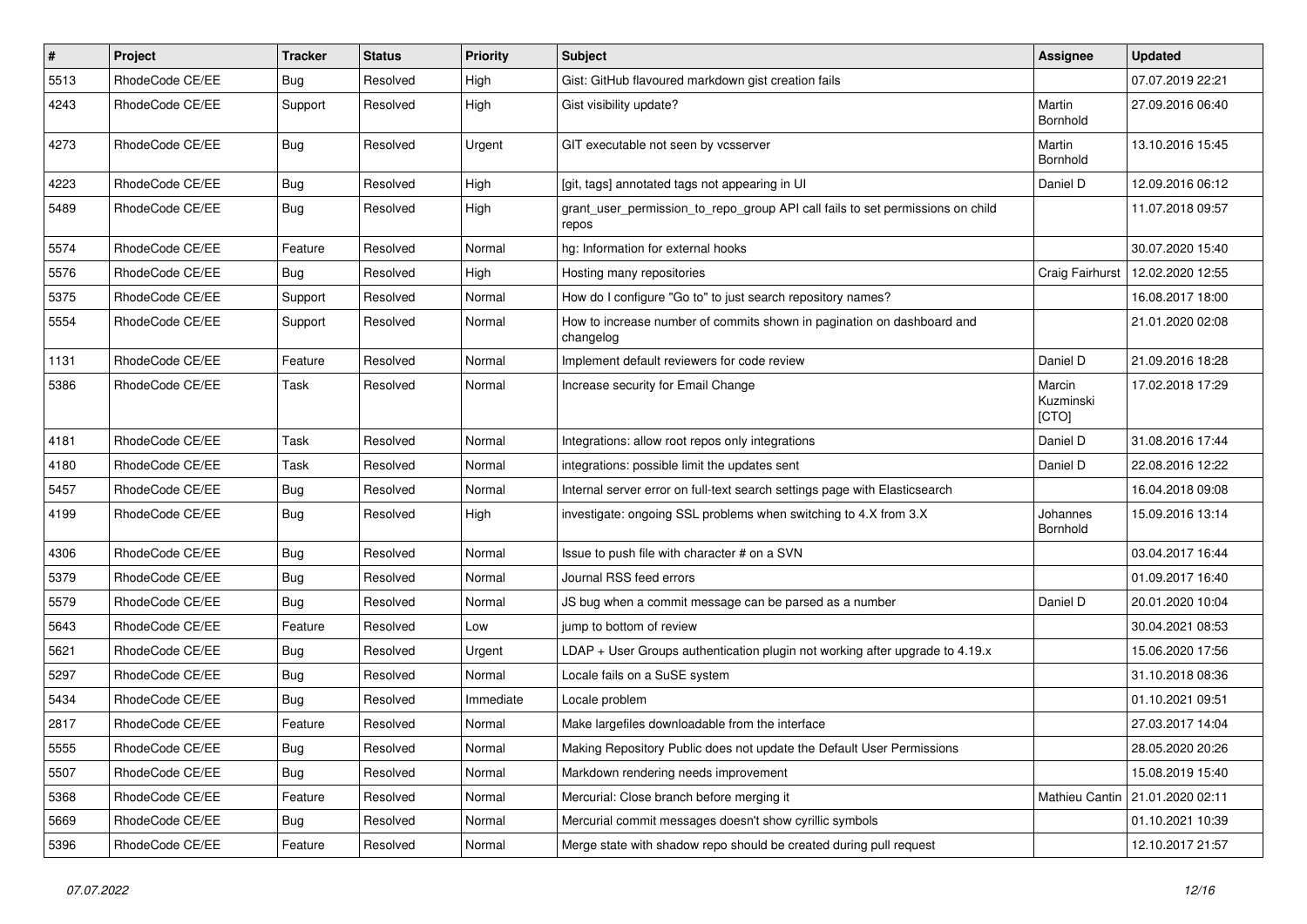| $\vert$ # | <b>Project</b>  | <b>Tracker</b> | <b>Status</b> | Priority | <b>Subject</b>                                                                                                     | Assignee                       | <b>Updated</b>   |
|-----------|-----------------|----------------|---------------|----------|--------------------------------------------------------------------------------------------------------------------|--------------------------------|------------------|
| 4305      | RhodeCode CE/EE | Task           | Resolved      | Normal   | Meta-tagging could be excluded from limit                                                                          |                                | 09.11.2016 19:27 |
| 5585      | RhodeCode CE/EE | Feature        | Resolved      | Normal   | Minimize downtime on rccontrol upgrade                                                                             |                                | 27.03.2020 09:45 |
| 5615      | RhodeCode CE/EE | Feature        | Resolved      | Normal   | Misleading message in PR diff view "File was deleted in this version"                                              | Daniel D                       | 23.04.2020 17:40 |
| 5221      | RhodeCode CE/EE | Task           | Resolved      | Normal   | Missing comment type in emails                                                                                     |                                | 19.02.2017 21:46 |
| 4244      | RhodeCode CE/EE | Support        | Resolved      | Normal   | mod day syn template error when using auth realm with spaces in it                                                 | Martin<br>Bornhold             | 28.09.2016 12:07 |
| 5633      | RhodeCode CE/EE | Bug            | Resolved      | Normal   | Moderately large pull requests fail because inefficient use of reviewer_data_json<br>column in pull_requests table |                                | 12.10.2020 23:13 |
| 4194      | RhodeCode CE/EE | Task           | Resolved      | Normal   | move svn http backend out of labs into a real VCS settings                                                         | Lisa Quatmann                  | 14.09.2016 23:16 |
| 5655      | RhodeCode CE/EE | Bug            | Resolved      | Normal   | New public gist's id is always auto generated                                                                      |                                | 01.07.2021 12:06 |
| 2264      | RhodeCode CE/EE | Bug            | Resolved      | Normal   | New user password change doesn't actually require a password change.                                               |                                | 12.08.2016 16:01 |
| 5164      | RhodeCode CE/EE | Bug            | Resolved      | Normal   | non-web calls are leaking session objects                                                                          |                                | 13.01.2017 01:30 |
| 5505      | RhodeCode CE/EE | Bug            | Resolved      | Normal   | Notification emails from RhodeCode is garbled in Outlook 2016 web client                                           |                                | 07.12.2018 09:49 |
| 5203      | RhodeCode CE/EE | Task           | Resolved      | Normal   | optimise large repos speed                                                                                         |                                | 08.09.2017 16:10 |
| 4153      | RhodeCode CE/EE | Task           | Resolved      | Normal   | Optimize readme fetching by changing the system of readme detection                                                | Johannes<br>Bornhold           | 09.09.2016 10:17 |
| 4151      | RhodeCode CE/EE | Task           | Resolved      | Normal   | [packaging] Subversion to current 1.9.X                                                                            |                                | 09.09.2016 10:18 |
| 5150      | RhodeCode CE/EE | Task           | Resolved      | Normal   | Password reset promts in my account should be hidden in accounts that are not of<br>type rhodecode                 | Marcin<br>Kuzminski<br>[CTO]   | 02.01.2017 16:34 |
| 4202      | RhodeCode CE/EE | Task           | Resolved      | Normal   | Polish the 503.html page                                                                                           | Daniel D                       | 30.08.2016 23:54 |
| 5337      | RhodeCode CE/EE | Bug            | Resolved      | Normal   | Possible memory leak after few Git Pull Requests                                                                   |                                | 08.08.2017 13:08 |
| 5515      | RhodeCode CE/EE | <b>Bug</b>     | Resolved      | Normal   | PR default reviewer is incorrect                                                                                   |                                | 28.02.2019 13:52 |
| 5561      | RhodeCode CE/EE | Bug            | Resolved      | Normal   | PR diff doesn't update when target changes                                                                         |                                | 21.05.2020 11:53 |
| 5442      | RhodeCode CE/EE | Feature        | Resolved      | Low      | Preview of Jupyter notebooks                                                                                       | Marcin<br>Kuzminski<br>[CTO]   | 16.01.2019 16:33 |
| 5517      | RhodeCode CE/EE | Bug            | Resolved      | Urgent   | Problem with upgrading to Community-4.15                                                                           |                                | 11.12.2018 06:32 |
| 5521      | RhodeCode CE/EE | Bug            | Resolved      | Normal   | Proxing SVN http requests does not work when using prefix for rhodecode.                                           |                                | 28.02.2019 13:52 |
| 1055      | RhodeCode CE/EE | Feature        | Resolved      | Normal   | [pr, vcs] Expose the shadow repository of a pull request                                                           | Martin<br>Bornhold             | 26.10.2016 10:33 |
| 5326      | RhodeCode CE/EE | Task           | Resolved      | Normal   | Public usergroup profile                                                                                           | <b>Bartłomiei</b><br>Wołyńczyk | 22.02.2018 15:44 |
| 5272      | RhodeCode CE/EE | Feature        | Resolved      | Normal   | <b>Pull Request checklist</b>                                                                                      |                                | 21.01.2020 02:09 |
| 5596      | RhodeCode CE/EE | <b>Bug</b>     | Resolved      | Normal   | Pull Request duplicated after description edit                                                                     |                                | 14.04.2020 13:28 |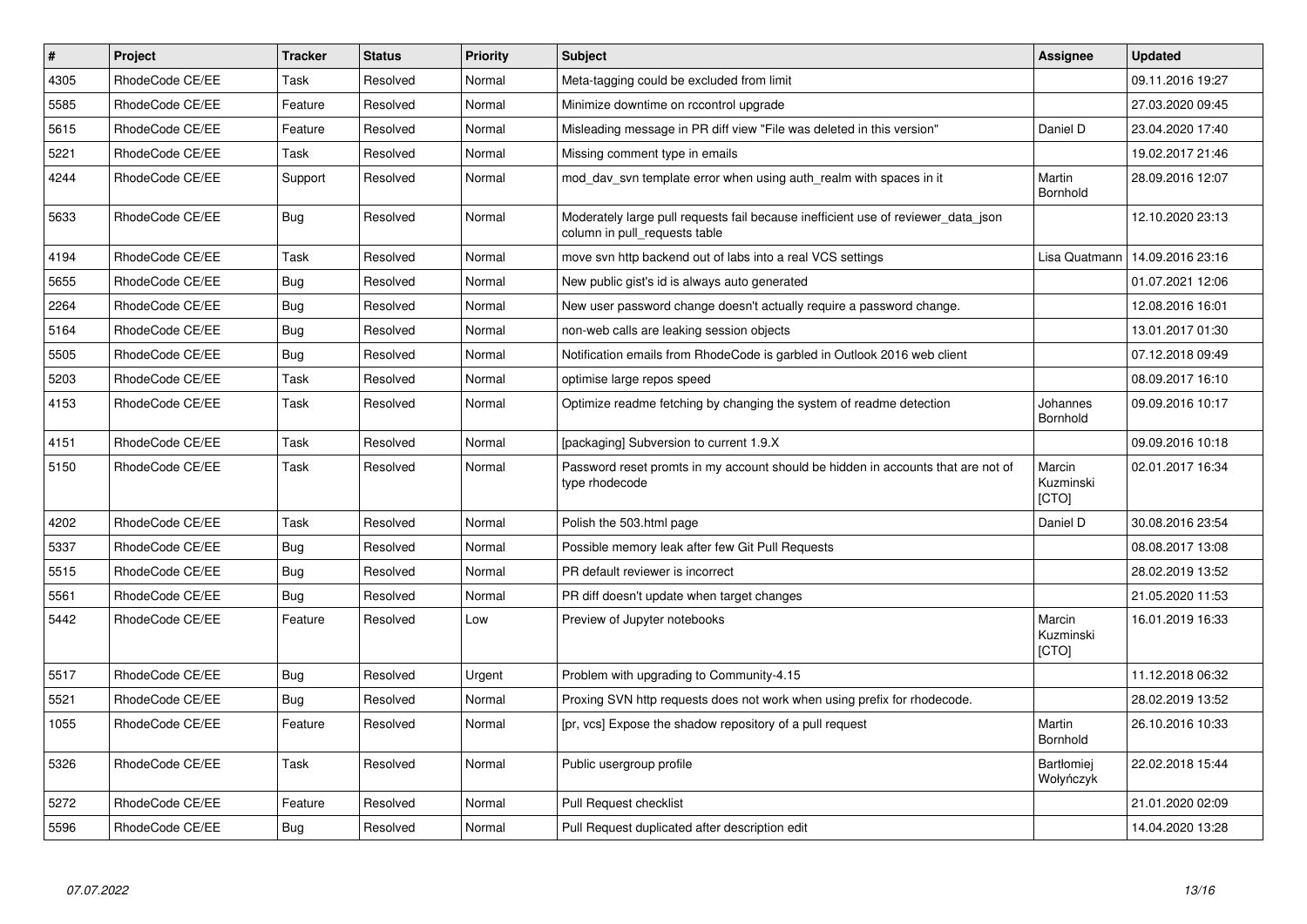| $\pmb{\#}$ | Project              | <b>Tracker</b> | <b>Status</b> | <b>Priority</b> | <b>Subject</b>                                                                                                                       | Assignee                     | <b>Updated</b>   |
|------------|----------------------|----------------|---------------|-----------------|--------------------------------------------------------------------------------------------------------------------------------------|------------------------------|------------------|
| 5651       | RhodeCode CE/EE      | Bug            | Resolved      | Normal          | Pull requests can get stuck if the diff is too large (it was created by mistake but we<br>can't open it to delete it)                |                              | 30.04.2021 08:53 |
| 5652       | RhodeCode CE/EE      | Bug            | Resolved      | Normal          | Pull Requests: when title and descriptions contains character [] {} and () index out of<br>bound when attempting to comment/approve. |                              | 30.04.2021 08:53 |
| 5642       | RhodeCode CE/EE      | Feature        | Resolved      | Normal          | pull request version column in commit list                                                                                           |                              | 30.04.2021 08:53 |
| 5634       | RhodeCode CE/EE      | Bug            | Resolved      | Normal          | Quick Search Toolbar bugs out if pull request contains unicode double quote<br>character "                                           |                              | 12.10.2020 23:13 |
| 5583       | RhodeCode CE/EE      | Feature        | Resolved      | Normal          | rcextensions hook for pull request comment                                                                                           |                              | 23.04.2020 13:42 |
| 4169       | RhodeCode CE/EE      | Task           | Resolved      | Normal          | re-architecture celery support                                                                                                       |                              | 17.11.2017 19:21 |
| 4279       | RhodeCode CE/EE      | Bug            | Resolved      | Normal          | re-captcha validation is broken                                                                                                      | Martin<br><b>Bornhold</b>    | 26.10.2016 22:27 |
| 4081       | RhodeCode CE/EE      | Support        | Resolved      | Normal          | Receiving server 500 error when trying to clone repo from windows client using<br>eclipse                                            |                              | 12.07.2016 14:30 |
| 5571       | RhodeCode CE/EE      | Bug            | Resolved      | Normal          | redmine does not work with firefox any more                                                                                          |                              | 25.10.2019 12:38 |
| 4297       | RhodeCode CE/EE      | Task           | Resolved      | Normal          | redo the my-pull-requests page to use the datagrid                                                                                   | Marcin<br>Kuzminski<br>[CTO] | 01.11.2016 09:31 |
| 5620       | RhodeCode CE/EE      | Bug            | Resolved      | Normal          | Regression of mail rendering in Thunderbird                                                                                          |                              | 15.06.2020 16:45 |
| 5235       | RhodeCode CE/EE      | Task           | Resolved      | Normal          | relative image support                                                                                                               |                              | 10.03.2017 23:37 |
| 4108       | RhodeCode CE/EE      | Task           | Resolved      | Normal          | Release 4.2.2                                                                                                                        |                              | 14.10.2016 13:08 |
| 4670       | RhodeCode CE/EE      | Task           | Resolved      | Normal          | Release 4.5.1                                                                                                                        | Marcin<br>Kuzminski<br>[CTO] | 06.12.2016 21:13 |
| 4678       | RhodeCode CE/EE      | Task           | Resolved      | Normal          | Release 4.5.2                                                                                                                        |                              | 19.12.2016 17:32 |
| 5207       | RhodeCode CE/EE      | Task           | Resolved      | Low             | Release 4.6.1                                                                                                                        |                              | 13.02.2017 18:04 |
| 5636       | RhodeCode CE/EE      | <b>Bug</b>     | Resolved      | High            | Remap and Rescan 500 Internal Server Error                                                                                           |                              | 30.04.2021 08:53 |
| 5635       | RhodeCode CE/EE      | Feature        | Resolved      | Normal          | Remember column sorted by of the "Pull Requests You Participate In" table                                                            |                              | 30.11.2020 22:30 |
| 5198       | RhodeCode CE/EE      | Task           | Resolved      | Normal          | remove pyro4 from enterprise                                                                                                         |                              | 07.02.2017 19:28 |
| 5380       | RhodeCode CE/EE      | Bug            | Resolved      | Normal          | repo commits pageintion error                                                                                                        |                              | 06.09.2017 19:16 |
| 3991       | RhodeCode Appenlight | <b>Bug</b>     | Resolved      | Normal          | report logs need upper margin                                                                                                        |                              | 21.06.2016 18:55 |
| 5433       | RhodeCode CE/EE      | Bug            | Resolved      | High            | RhodeCode Community 4.11 doesn't handle HG largefiles extension                                                                      |                              | 01.02.2018 20:08 |
| 4178       | RhodeCode CE/EE      | Bug            | Resolved      | Normal          | RhodeCode EE OVA VM wont run on a ESX 6.0 host                                                                                       | Marcin<br>Kuzminski<br>[CTO] | 15.09.2016 13:25 |
| 5202       | RhodeCode CE/EE      | Task           | Resolved      | Normal          | run git gc and git repack on GIT repos when we have a scheduler via celery in<br>pyramid                                             |                              | 04.12.2017 20:49 |
| 5604       | RhodeCode CE/EE      | Bug            | Resolved      | High            | Search error on second result page                                                                                                   | Daniel D                     | 30.03.2020 16:01 |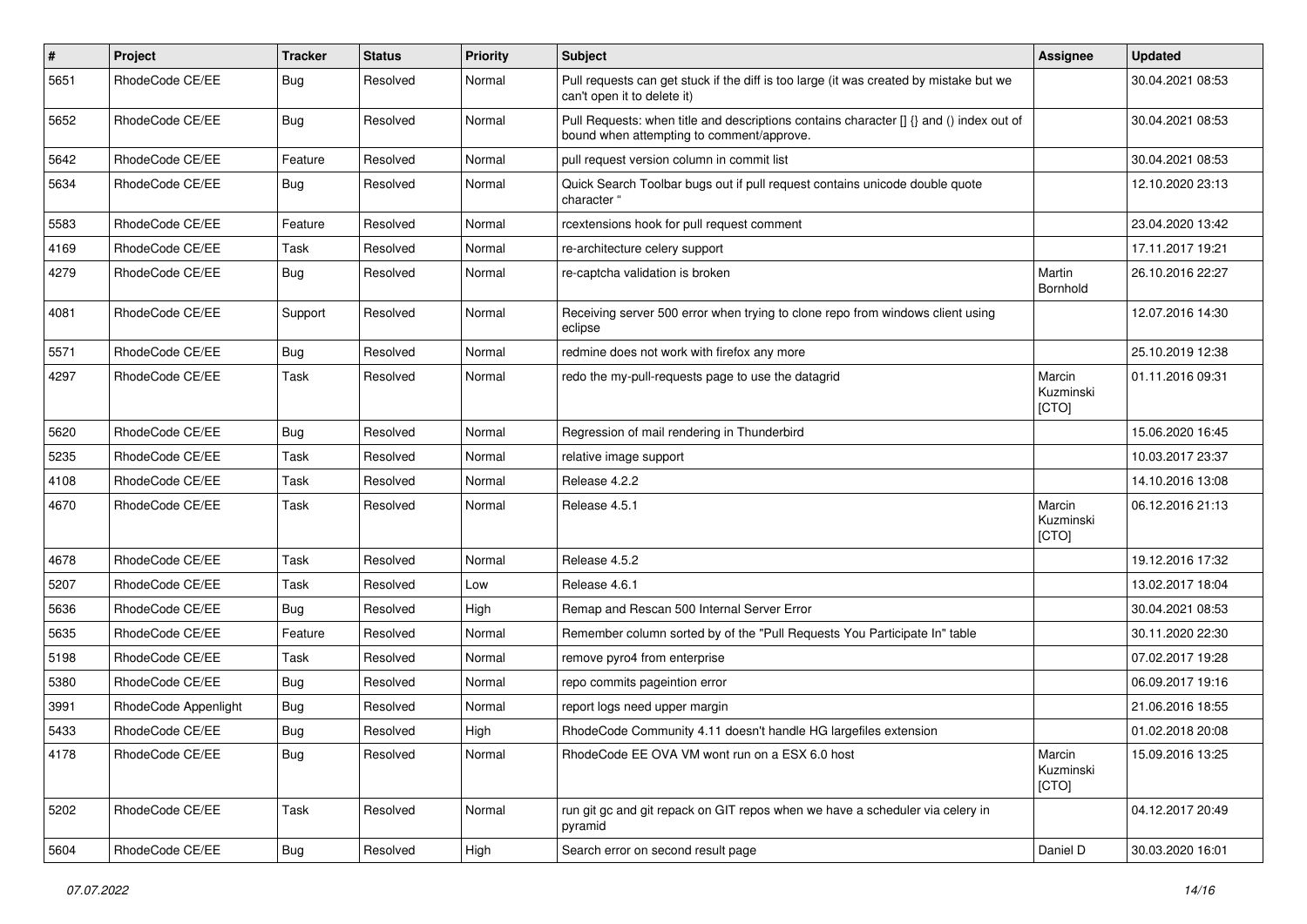| $\vert$ # | Project         | <b>Tracker</b> | <b>Status</b> | Priority | <b>Subject</b>                                                                                                                    | <b>Assignee</b>              | <b>Updated</b>   |
|-----------|-----------------|----------------|---------------|----------|-----------------------------------------------------------------------------------------------------------------------------------|------------------------------|------------------|
| 4304      | RhodeCode CE/EE | Bug            | Resolved      | High     | Search: Internal Server Error                                                                                                     |                              | 26.11.2016 16:26 |
| 5391      | RhodeCode CE/EE | Task           | Resolved      | High     | Secure Email change                                                                                                               |                              | 17.04.2018 21:50 |
| 5619      | RhodeCode CE/EE | <b>Bug</b>     | Resolved      | Normal   | Setting Landing Commit to SVN Trunk results in Files tab hitting a 404                                                            |                              | 04.06.2020 23:51 |
| 5614      | RhodeCode CE/EE | Feature        | Resolved      | Normal   | Show context function name in hg diffs                                                                                            |                              | 23.04.2020 13:43 |
| 5520      | RhodeCode CE/EE | Feature        | Resolved      | Normal   | Show the head commits shas when the merge is prevented due to multiple heads                                                      |                              | 28.02.2019 13:52 |
| 4233      | RhodeCode CE/EE | Bug            | Resolved      | High     | slack, git push problem                                                                                                           | Daniel D                     | 26.09.2016 11:56 |
| 4676      | RhodeCode CE/EE | Bug            | Resolved      | Normal   | Some admin passwords can make installation fail                                                                                   |                              | 16.12.2016 16:16 |
| 5343      | RhodeCode CE/EE | Task           | Resolved      | Normal   | SSH key management and SSH support                                                                                                |                              | 18.08.2017 23:50 |
| 5569      | RhodeCode CE/EE | Bug            | Resolved      | Normal   | SshWrapper error                                                                                                                  |                              | 21.01.2020 02:02 |
| 4207      | RhodeCode CE/EE | Feature        | Resolved      | Normal   | Support for obsolescence markers in changelog UI                                                                                  |                              | 19.05.2017 16:14 |
| 4235      | RhodeCode CE/EE | Task           | Resolved      | High     | Support GIT LFS server                                                                                                            |                              | 23.03.2017 17:24 |
| 5599      | RhodeCode CE/EE | Bug            | Resolved      | Normal   | SVN navigation to trunk fails                                                                                                     | Daniel D                     | 04.04.2020 11:21 |
| 5395      | RhodeCode CE/EE | Support        | Resolved      | Normal   | Svn protocols and performance                                                                                                     |                              | 04.04.2019 18:08 |
| 4089      | RhodeCode CE/EE | Bug            | Resolved      | Normal   | svn repository does not exist                                                                                                     |                              | 12.06.2018 12:29 |
| 5606      | RhodeCode CE/EE | Bug            | Resolved      | High     | SVN + ssh subdirectory failure                                                                                                    | Daniel D                     | 09.04.2020 03:29 |
| 5608      | RhodeCode CE/EE | <b>Bug</b>     | Resolved      | High     | svn+ssh user set incorrectly                                                                                                      | Daniel D                     | 31.03.2020 18:21 |
| 3357      | RhodeCode CE/EE | Bug            | Resolved      | Normal   | switch to sometimes fails to load files metadata                                                                                  |                              | 30.03.2016 10:56 |
| 4276      | RhodeCode CE/EE | Bug            | Resolved      | Normal   | System info page uses mercurial/git versions from RhodeCode instead of VCSServer                                                  | Marcin<br>Kuzminski<br>[CTO] | 14.11.2016 21:19 |
| 5277      | RhodeCode CE/EE | Bug            | Resolved      | Normal   | table id=user_list_table - Ajax error                                                                                             |                              | 13.04.2017 01:04 |
| 4090      | RhodeCode CE/EE | Bug            | Resolved      | Normal   | test ticket                                                                                                                       |                              | 09.03.2021 20:39 |
| 3555      | RhodeCode CE/EE | Bug            | Resolved      | Normal   | Then disabled repo location change the panel should explicitly state that it's disabled                                           |                              | 25.04.2016 10:34 |
| 5436      | RhodeCode CE/EE | Bug            | Resolved      | High     | Unable To Open Pull Request in 4.11.2                                                                                             |                              | 14.02.2018 11:14 |
| 5408      | Documentation   | Task           | Resolved      | Low      | Upate nginx documentation for non standard SSL port                                                                               |                              | 12.07.2018 23:21 |
| 5622      | RhodeCode CE/EE | Bug            | Resolved      | High     | Upgrade from 4.18.3 to 4.19.3 broke all PRs                                                                                       |                              | 28.07.2020 16:44 |
| 5544      | RhodeCode CE/EE | Support        | Resolved      | Normal   | Use of authentication token with LDAP account results in account lockout when max<br>bad password attempts are configured in LDAP |                              | 27.02.2019 10:09 |
| 5523      | RhodeCode CE/EE | Bug            | Resolved      | High     | user from AD is asked to change his password when logs in.                                                                        | Thierry<br>Wynsdau           | 28.05.2020 20:28 |
| 5259      | RhodeCode CE/EE | Bug            | Resolved      | Normal   | user-journal storage changes                                                                                                      |                              | 12.04.2017 00:04 |
| 4003      | RhodeCode CE/EE | Task           | Resolved      | Normal   | User personal repository groups improvements                                                                                      |                              | 07.11.2016 16:12 |
| 4065      | RhodeCode CE/EE | Bug            | Resolved      | Normal   | [ux, login] 404 on login after comment attempt                                                                                    | Marcin<br>Kuzminski<br>[CTO] | 04.07.2016 00:40 |